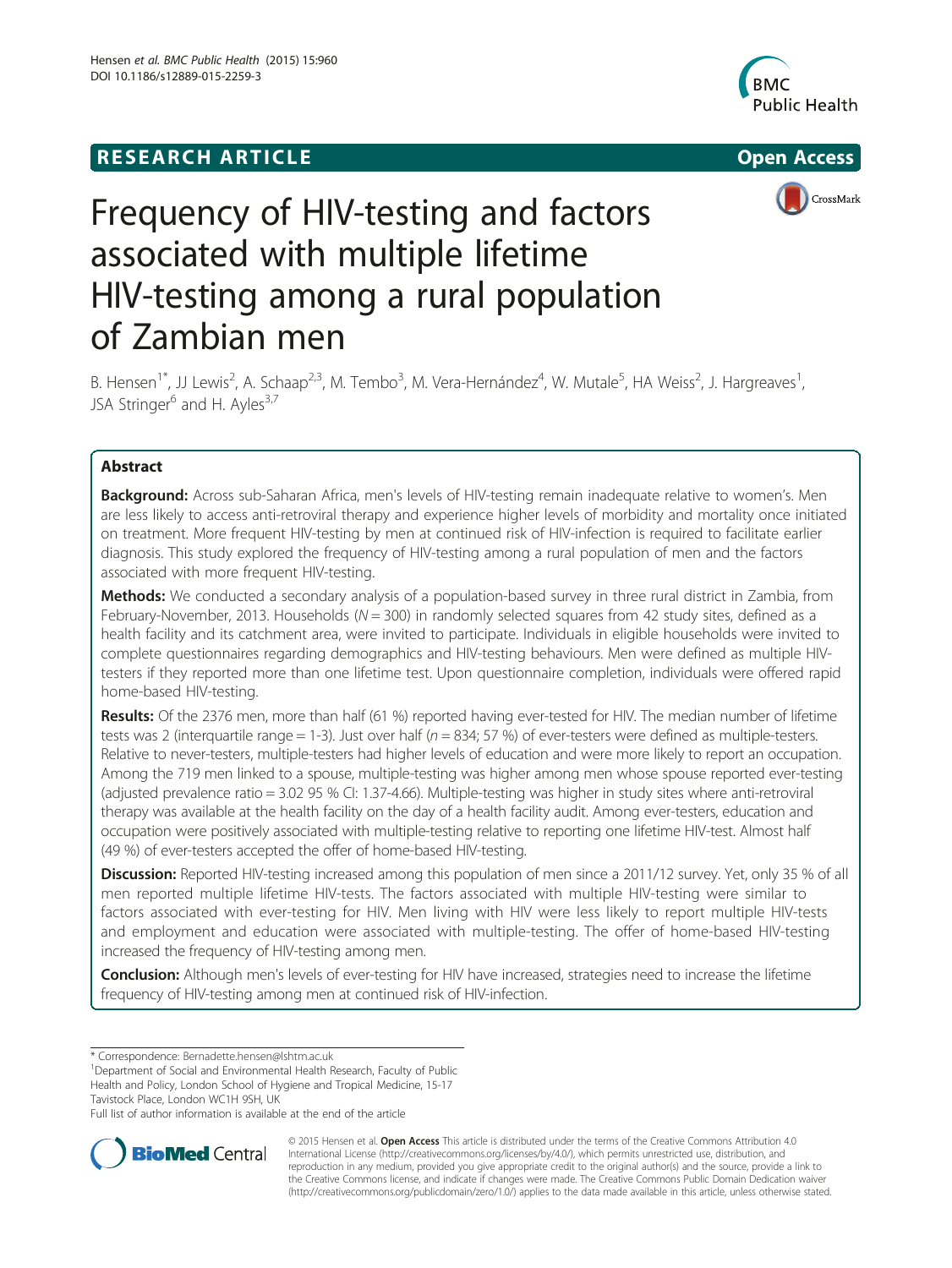## Background

Annual HIV-testing and counselling (HTC) in high prevalence settings is recommended for individuals at continued risk of HIV infection to support early detection of HIVinfection and initiation of anti-retroviral therapy (ART) [[1\]](#page-12-0). Mathematical models suggest that the provision of "high-quality" HTC services to all individuals will increase the HIV-prevention impact of HTC service delivery [\[2](#page-12-0)]. In settings where annual HTC is recommended, including Zambia, men's levels of ever HIV-testing remain lower than is needed to link men testing HIV-positive into care [[3](#page-12-0)–[5](#page-12-0)]. Encouraging men to increase their lifetime frequency of HIV-testing may prove challenging [[6](#page-12-0)].

Studies exploring risk factors for HIV-testing in sub-Saharan Africa highlight that age [[3, 7](#page-12-0)–[10\]](#page-12-0), employment [[4, 11](#page-12-0)], education [[8, 10](#page-12-0), [12\]](#page-12-0) and socio-economic position [\[4](#page-12-0), [12\]](#page-12-0), marital status [[8, 10](#page-12-0)], having heard of ART [[4\]](#page-12-0), community-level employment and HIV-knowledge [[13\]](#page-12-0) are associated with men ever-testing. Whether these factors also encourage men to test more frequently deserves exploration, to determine whether the expansion of HTC services has increased the frequency of HTC among men at risk of HIV-infection. Such evidence would support the development of strategies to reach men in need of annual HIV-testing.

This study describes the frequency of HIV-testing among a rural population of Zambian men and explores the factors associated with frequent HIV-testing. We hypothesized that, relative to never-testers, the factors associated with multiple HIV-testing would be similar to ever-testing for HIV. Among men with a history of ever HIV-testing, we hypothesized that men reporting frequent HIV-testing would differ in socio-demographic characteristics from men reporting one lifetime HIV-test. We also explore whether an offer of home-based HIV-testing in a research setting increases the frequency of testing among men with a history of HIV-testing.

## Methods

We analyzed data collected for a stepped-wedge cluster randomized trial (CRT): the Better Health Outcomes through Mentoring and Assessment (BHOMA) trial, which aims to strengthen the healthcare system [[14](#page-12-0)]. Details of the intervention are published elsewhere [\[14, 15](#page-12-0)]. Briefly, BHOMA was implemented in 42 clusters, defined as a health facility and its catchment area, in three districts in Lusaka Province, Zambia. BHOMA aims to reduce ageadjusted all-cause and under-5 mortality, and is being evaluated through three rounds of household surveys [\[14](#page-12-0)]. Increasing HIV-testing is not a primary or secondary objective. However, health facilities were equipped with diagnostics and essential medicines [[14\]](#page-12-0), healthcare workers provided with protocols to guide adult visits alongside recruitment of community health workers to increase demand for health services [\[14\]](#page-12-0). The majority of BHOMA study sites were rural ( $n = 34$ , 81 %). Data for the present analysis were from the mid-line evaluation (February-November, 2013) after intervention implementation in all sites.

In each cluster, squares of 900 m2 were marked within a 3.8 km of the health facility [\[3](#page-12-0), [14](#page-12-0)]. Computer-generated randomization was used to determine which squares would be visited and the order of visitation. All households in randomly selected squares where the survey was started were visited until 300 households were enumerated in each cluster.

## Data collection

Data collection tools included: household enumeration, and household and individual questionnaires. Due to financial constraints, households were either invited to complete a partial (household enumeration and questionnaire only) or full survey (household members asked to complete an individual questionnaire and offered measurements including blood glucose and pressure, and HIV-testing). Systematic random sampling was used to select households for participation in the full survey, with every 2.5th household offered the full survey ( $n = 6788$ ; 57 %). Personal digital assistants (PDAs) informed research assistants which survey to offer a household prior to visitation. Data to estimate BHOMA's primary outcome were obtained from household enumeration Repeat visits were only conducted if entire households were absent. Questionnaires were adapted from Demographic and Health Surveys (DHS) and administered using PDAs. Household questionnaires included questions on asset ownership and housing material. Individuals aged 15–59 years were eligible for the individual questionnaire. After questionnaire completion, individuals were offered voluntary HIV-testing (Determine™ HIV-1/2).

### Statistical analysis

We restricted analyses to men. Outcomes of interest included i) never-testing, ii) ever-testing (defined as testing and receiving the result of an HIV-test), and iii) multipletesting (defined as reporting >1 lifetime HIV-test). Evertesters reporting one lifetime HIV-test were defined as one-time testers. Men self-reporting that they were living with HIV were defined as multiple-testers if their first HIV-test was before the test in which they received their HIV-positive diagnosis.

We described never- and ever-testing among men with complete data on variables of interest: age, religion, marital status, occupation, education, head of household, history of TB-treatment, ever HIV-tested and household socioeconomic position (SEP). Among ever-testers, we described the proportion reporting one and multiple HIV-tests. We described acceptance of home-based HIV-testing.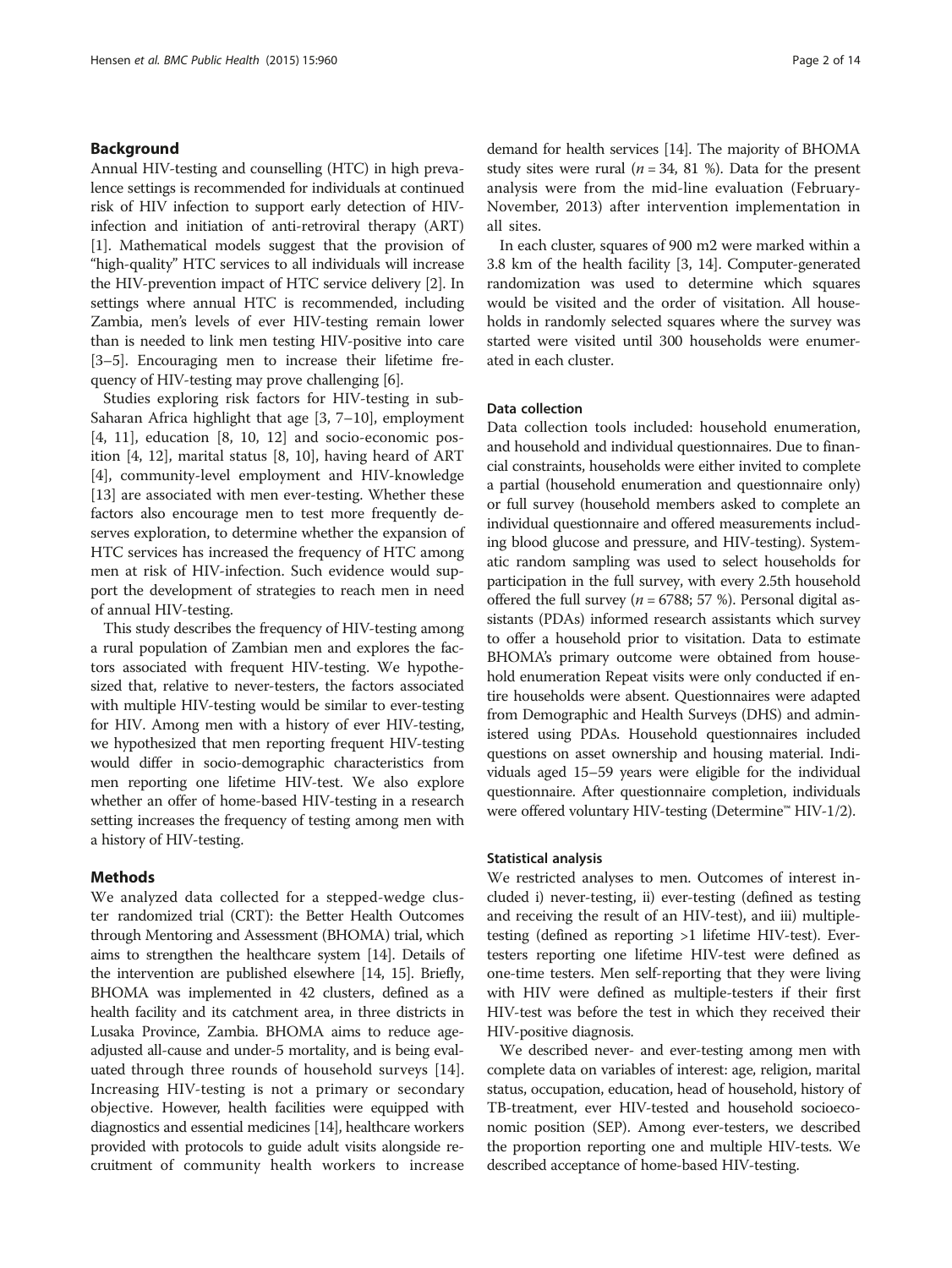<span id="page-2-0"></span>We described the distribution of the outcomes by sociodemographic characteristics, temporary migrancy (defined as being absent  $\geq 1$  month in the 6 months preceding the survey), and a history of TB-treatment. During household enumeration, females were asked what the number of their spouse was as listed on the enumeration form. Using this number, females were linked to their spouse. For men linked to a spouse who completed a questionnaire, we described outcomes by whether the spouse was pregnant, reported having children or ever HIV-tested. At clusterlevel, we described outcomes by ART availability at the local health facility, HIV-prevalence, whether or not ≥50 % of men reported employment and whether 25 % of men listed 3+ ways to prevent HIV-infection.

Data on whether unexpired ART was available at health facilities was obtained from a health facility audit (conducted in 2012) [[16](#page-12-0)]. A household SEP indicator was developed using principal components analysis (PCA) [[3](#page-12-0)]. PCA was conducted on households with no missing data, regardless of whether households completed the full or partial survey, whether an eligible man was present and without taking account of district or rural/urban residence. SEP scores were divided into quintiles.

We estimated minimally-adjusted associations between independent variables and outcomes controlling for age, urban residence and a fixed effect for the three districts. Factors significant at the  $p \le 0.1$  level in minimally-adjusted models were included in multivariable models based on the framework in Fig. 1. Sociodemographic factors were not adjusted for the more proximal factors likely to mediate their effect. Associations with community-level characteristics were estimated without adjustment for individual-level variables. Spousal characteristics were explored among the sub-set of men linked to a spouse. Multivariable models included a continuous variable for cluster size.

We fit random effects logistic regression models in Stata 13.0 to adjust for geographic clustering. We checked the reliability of model estimates by running the

quadchk command. For age, education and SEP we conducted a test assuming linear trend if there appeared to be a linear association. Due to the high prevalence of the outcomes, we estimated associations with prevalence ratios (PRs) using marginal standardization to estimate PRs, and the delta method to estimate 95 % confidence intervals (95 % CI). We used the likelihood ratio test (LRT) to estimate p-values.

## Missing data

Survey non-participation was high due to men being absent at the time of the household survey. We used Heckman-type selection models to investigate the null hypothesis that outcomes were "missing at random" conditional on covariates available for non-participants [[17](#page-12-0)–[19](#page-12-0)]. We identified three variables that we theorized would be associated with survey participation but not HIV-testing: time (morning, afternoon, evening), day (Monday-Thursday, Friday, Saturday-Sunday) and season (rainy, cool/dry, hot/dry) of the survey. These variables were included in a random effects model controlling for variables crudely associated with participation to investigate whether they were independently associated with participation (Appendix 1: Table [4\)](#page-10-0) [[18](#page-12-0)]. Characteristics of eligible participants were randomly distributed by time but not day of the survey (Appendix 3: Table [6](#page-11-0)). Time was entered in the model as a selection variable. Data available on non-participants and associated with HIV-testing in a 2011/12 survey [\[3](#page-12-0)] or theorized to be associated were included in the outcome model. We assessed evidence for the null hypothesis using rho and its p-value [\[18\]](#page-12-0). Estimates of association between independent variables and outcome were obtained by adjusting for variables as described in Fig. 1. Cluster-level variables were not adjusted for proximal factors. We investigated whether adjustment for variables included in the Heckman models affected estimates of association.

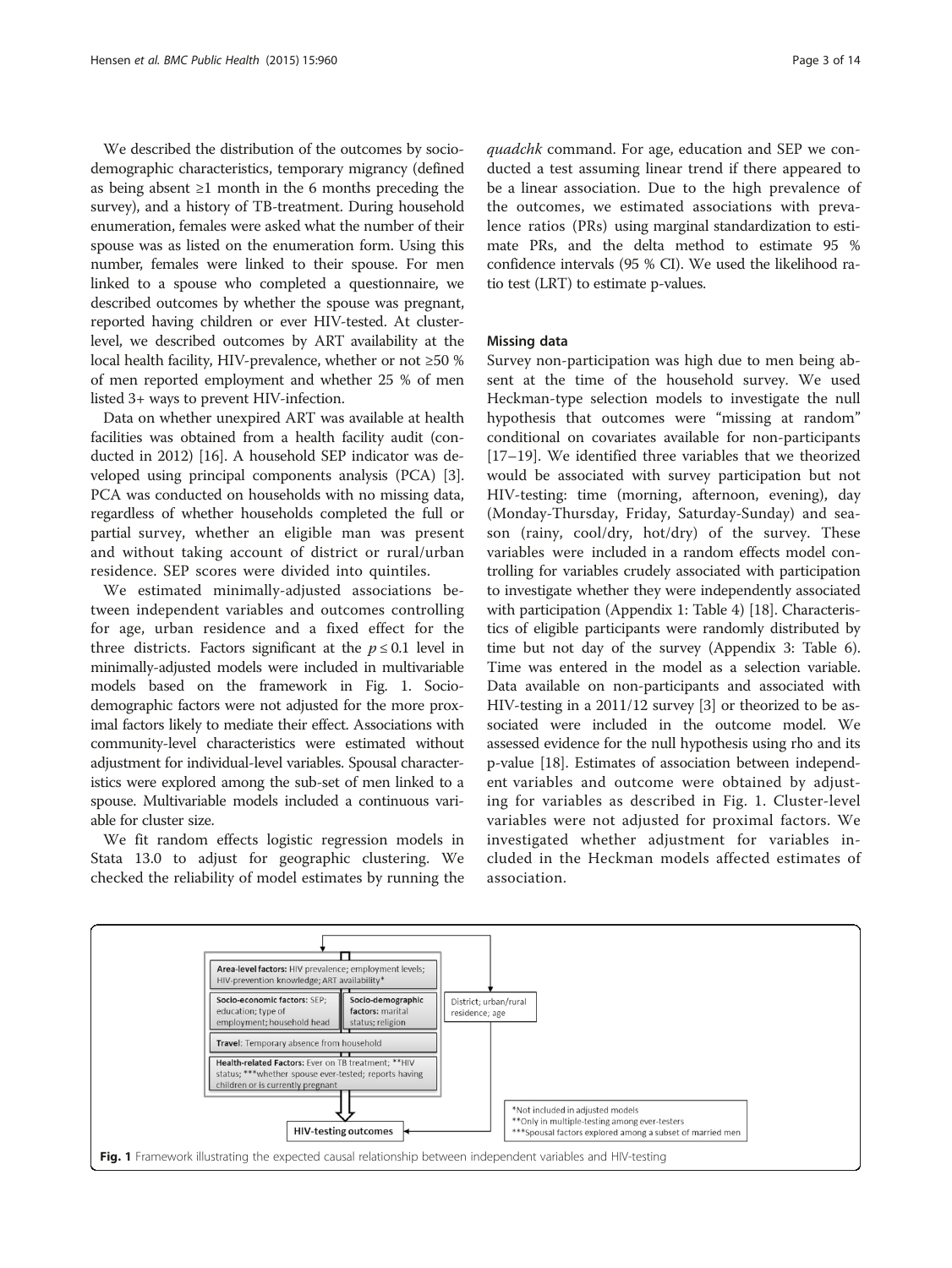### Ethics statement

BHOMA was approved by the University of Zambia Bioethics Committee, the London School of Hygiene and Tropical Medicine Ethics Committee and the institutional review boards at the University of Alabama at Birmingham (Birmingham, AL, USA) and University of North Carolina (Chapel Hill, NC, USA) [\[14\]](#page-12-0). Individuals were informed of the study objectives and asked for written informed consent. Consent was obtained from a parent/guardian for individuals aged 15–17 years.

## Results

## Sample population

Of 5145 households invited to complete the full survey, 5144 consented. In these households, 6202 eligible men were enumerated of whom 29 did not have full data available and 376 were listed as absent in the month of or the month preceding the survey, leaving 5797 (93 %) men defined as eligible to participate. Among these men, 42 % ( $n = 2463$ ) participated (Fig. 2). Participation ranged from 22–65 % (median: 42 %; inter-quartile range

(IQR): 34–51 %) across study sites. Men of highest SEP were less likely to participate than men of lowest SEP (PR = 0.74, 95 % CI: 0.66-0.83; Appendix 1: Table [4](#page-10-0)). Men listed as a household head were more likely to participate (PR = 1.34 95 % CI: 1.25-1.43).

### Frequency of HIV-testing

Among participating men,  $37 \%$  ( $n = 877/2376$ ) reported never-testing for HIV, and  $2 \% (n = 40/2376)$ tested but never received the result of an HIV-test. Overall, 61 %  $(n = 1459)$  of men ever-tested. Evertesting ranged from  $44-87$  % (median = 62 %; IQR = 56–67 %) across study sites. Among ever-testers, 7 %  $(n = 98)$  reported themselves HIV-positive. The number of lifetime HIV-tests ranged from 1–25 (median =  $2$ ; IOR = 1-3).

Just over half of ever-testers  $(57 %; n = 834/1459)$ were defined as multiple-testers (Fig. 2). Among evertesters, levels of multiple-testing were 62 % in Kafue district and 55 % in Chongwe and Luangwa. There was evidence for correlation between multiple-testing among

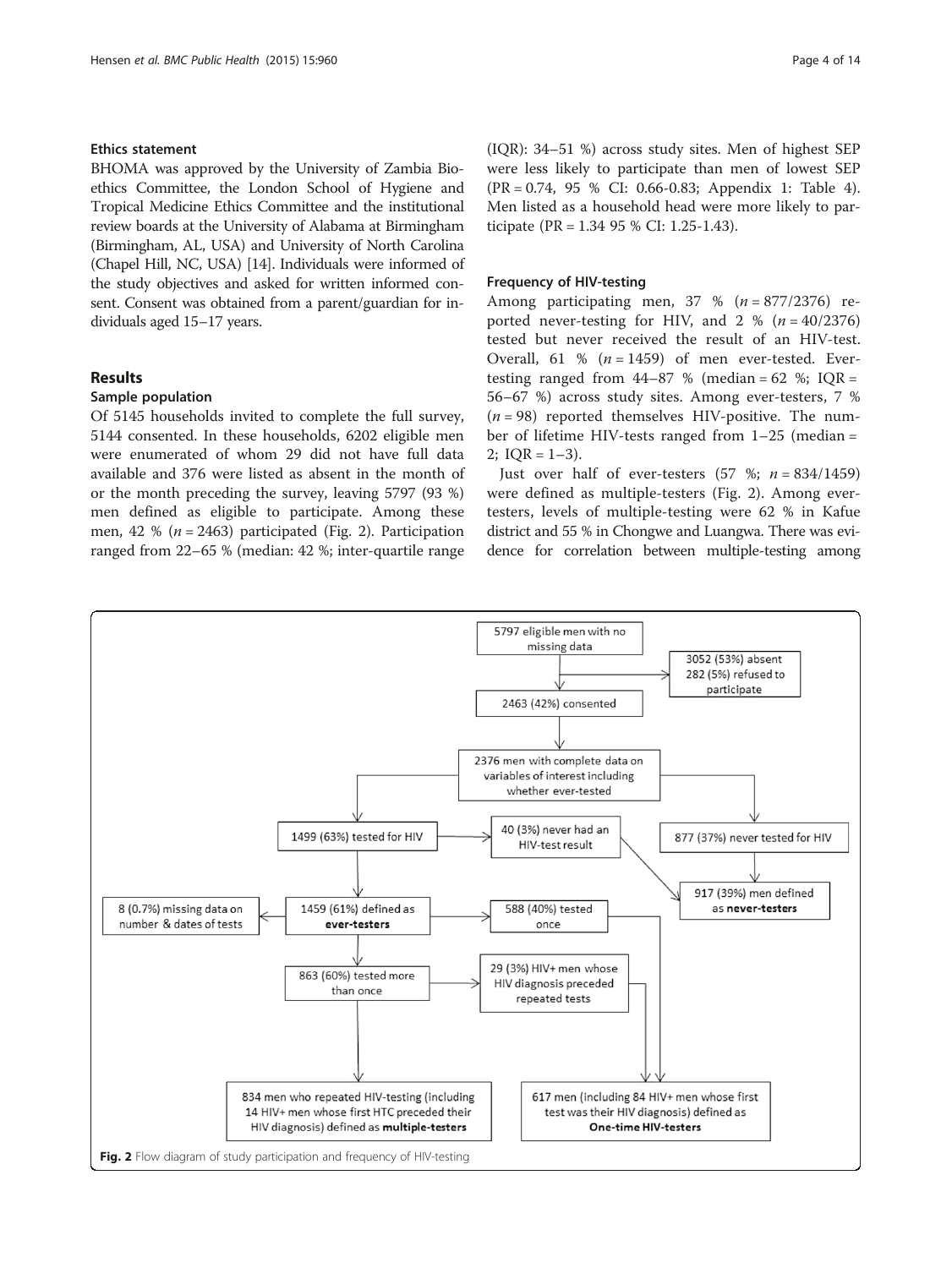ever-testers and ever-testing in Chongwe district (Chongwe  $r = 0.54$ ;  $p = 0.01$ ; Kafue  $r = 0.05$ ;  $p = 0.86$ ; Luangwa  $r = 0.34$ ;  $p = 0.46$ ; Fig. 3). Multiple-testing ranged from 27–83 % (median = 57 %; IQR: 48–68 %) across study sites and was clustered by study site (intra-cluster correlation coefficient  $(ICC) = 0.05$  95 % CI: 0.03-0.11;  $p < 0.01$ ). Just over half (57 %) the men living with HIV reported one-lifetime HIVtest. An estimated 14 % HIV-tested prior to the test in which they received an HIV-positive diagnosis.

The median numbers of years between first and most recent HIV-test was 2 (IQR: 1–4). Half ( $n = 422$ ; 51 %) of multiple-testers and 29 % ( $n = 176$ ) of one-time testers reported their first HIV-test between 2009 and 2011. Sixtypercent ( $n = 504$ ) of multiple-testers and 31 % ( $n = 191$ ) of one-time testers tested within 12 months of the survey. Over half of one-time ( $n = 341$ ; 55 %) and multiple-testers  $(n = 498; 60 \%)$  reported their most recent HIV-test at the local health facility.

#### Factors associated with multiple HIV-testing

Relative to never-testers, multiple-testing was higher among men aged 30–39 relative to men 20–29 (65 % vs 53 %; adjPR = 1.25 95 % CI: 1.12-1.39; Table [1](#page-5-0)), men with complete secondary/higher education relative to men with no/primary education (65 % vs 43 %; adjPR = 1.59 95 % CI: 1.38-1.81) and among men reporting service/professional employment relative to men reporting no employment (70 % vs 33 %; adjPR = 1.29 95 % CI: 1.08-1.50; Table [1](#page-5-0)). Multipletesting was higher among married/cohabiting men relative to single men (61 % vs 32 %; adjPR =  $1.23$  95 % CI: 1.03-1.43) and among Protestant men (52 %) relative to men of no religion  $(33 \text{ %}; \text{adjPR} = 0.6995)$ % CI: 0.47-0.90). There was weak evidence that men of middle SEP were more likely to report multipletesting relative to men of lowest SEP (adjPR = 1.19 95



% CI: 1.02-1.37). Having a spouse who reported evertesting was associated with multiple-testing  $(adjPR =$ 3.02 95 % CI: 1.37-4.66) with little evidence that having children was associated ( $p = 0.20$ ). There was little evidence that multiple-testing differed by cluster-level employment or HIV-knowledge. Multiple-testing was higher in sites where ART was available on the day of the audit  $(52 % vs 43 %; adjPR = 1.29 95 % CI:$ 1.12-1.45).

Relative to one-time testers, multiple-testers were less likely to be aged 15–19 (adjPR compared to 20–29: 0.63 95 % CI: 0.49-0.77; Table [2\)](#page-7-0). Among men working on their own land, 70 % reported multiple-testing relative to 48 % of men reporting no employment (adjPR =  $1.45$ ) 95 % CI 1.27-1.63). There was little evidence of an association with marital status, a history of TB treatment or household SEP, with weak evidence that multiple-testing differed by being household head, pregnancy status of the spouse, or having children (Table [2](#page-7-0)). Men living with HIV were less likely to report multiple-tests prior to diagnosis (14 % vs 61 % among HIV-negative men; adjPR = 0.22; 95 % CI: 0.11-0.33). There was little evidence for an association with ART availability or clusterlevel employment. Multiple-testing was lower in clusters with higher levels of HIV-prevention knowledge (53 % vs 62 %; adjPR =0.86 95 % CI: 0.74-0.98).

#### Acceptance of an offer of home-based HIV-testing

Almost half of never- and ever-testers accepted the offer of home-based HIV-testing (48 %;  $n = 449$  & 49 %;  $n = 719$ , respectively). Acceptance among ever-testers was clustered by study site (median: 48.0 % IQR: 40.0-54.7 %; ICC = 0.06 95 % CI 0.03-0.11;  $p < 0.01$ ). Acceptance was similar among multiple-  $(n = 422; 51 \%)$  and one-time testers  $(n = 292;$ 47 %; adjPR = 1.05 95 % CI: 0.93-1.17; Table [3](#page-9-0)). Among men reporting themselves HIV-negative or who did not know their HIV-status, 3 % tested HIV-positive at this test.

Acceptance was lower among men aged ≥40 years relative to men aged  $20-29$  (42 % vs 56 %; adjPR = 0.76; 95 % CI: 0.65-0.87). There was little evidence that acceptance was associated with occupation, education, religion or marital status. Men present continuously in the 6 months preceding the survey were less likely to accept the offer relative to men with a period of being absent  $\text{(adjPR = 0.79 95 % CI: 0.62-0.95)}$  as were men whose spouse ever-tested (adjPR = 0.66 95 % CI: 0.50-0.81). Acceptance was lower among men listed as a household head (adjPR relative to men not a head = 0.85 95 % CI: 0.74-0.97) and among men of highest SEP (40 %) relative to men of lowest SEP (54 %; adjPR =  $0.82$  95 % CI: 0.64-1.01) with some evidence for a linear trend with SEP ( $p = 0.14$ ). There was little evidence that clusterlevel employment, HIV-prevalence or ART availability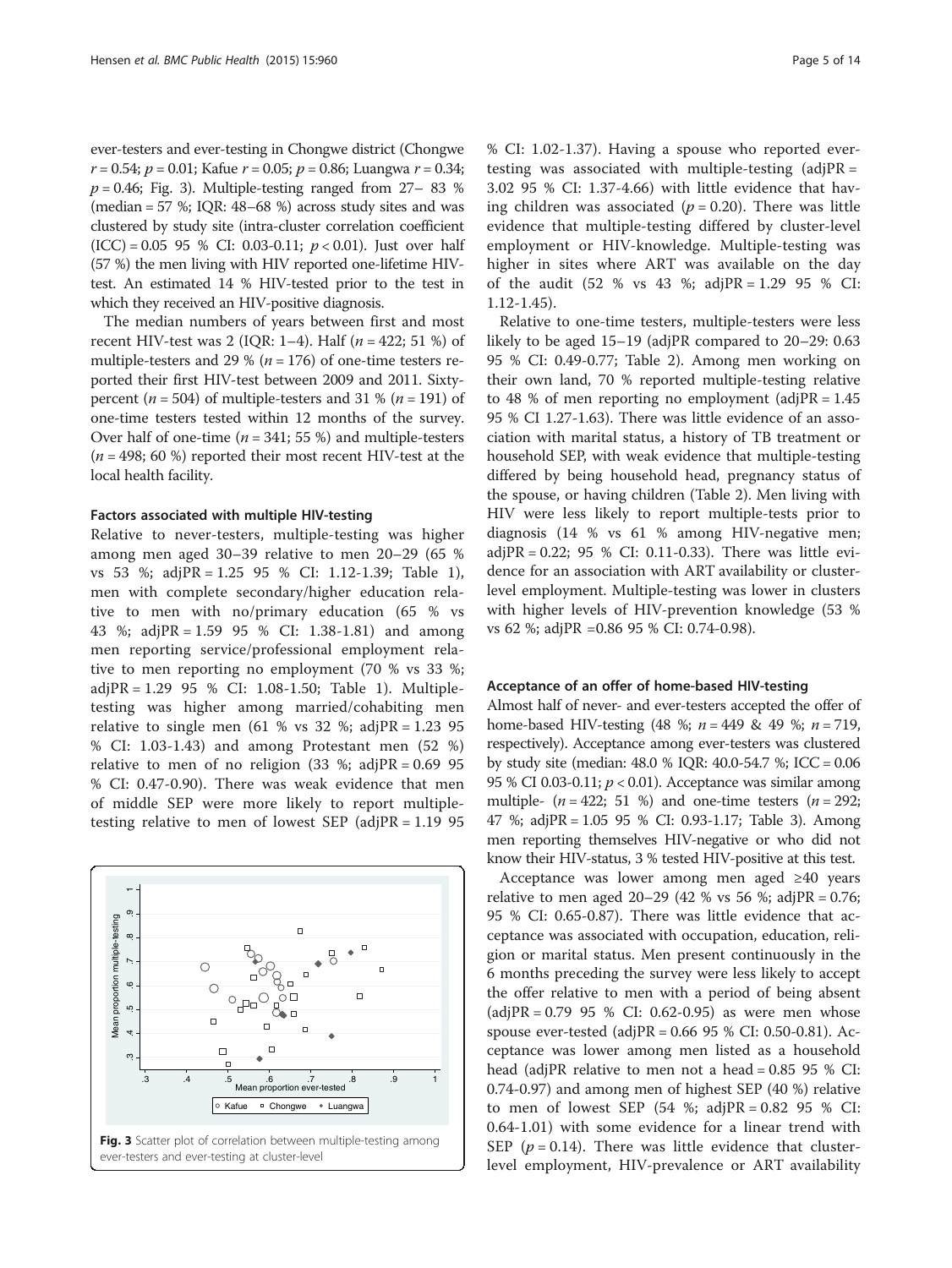<span id="page-5-0"></span>Table 1 Distribution of characteristics by never- and multiple-testers and factors associated with multiple HIV-testing relative to never-testers  $(N = 1751)$ 

|                                       | Details                   | & never-testers<br>(n, col %) | (n, row %) | (n, row %) | Multiple-testers Never-Testers Multiple Testers Minimally-adjusted<br>PR (95 % CI) <sup>D</sup> | Adjusted PR<br>$(95%$ CI) <sup>c</sup> | $p$ -value <sup>d</sup> |
|---------------------------------------|---------------------------|-------------------------------|------------|------------|-------------------------------------------------------------------------------------------------|----------------------------------------|-------------------------|
| Age                                   | $15 - 19$                 | 387 (22.1)                    | 328 (84.8) | 59 (15.2)  | $0.28$ $(0.21 - 0.36)$                                                                          | $0.29$ (0.22-0.37) < 0.01              |                         |
|                                       | $20 - 29$                 | 553 (31.6)                    | 259 (46.8) | 294 (53.2) | 1.0                                                                                             | 1.0                                    |                         |
|                                       | 30-39                     | 391 (22.3)                    | 137 (35.0) | 254 (65.0) | $1.23(1.09-1.36)$                                                                               | $1.25(1.12-1.39)(50.01)$               |                         |
|                                       | $\geq 40$                 | 420 (24.0)                    | 193 (46.0) | 227 (54.0) | $1.02(0.89-1.14)$                                                                               | $1.04(0.91 - 1.16)$                    |                         |
| Head of household                     | No                        | 680 (38.8)                    | 472 (69.4) | 208 (30.6) | 1.0                                                                                             | 1.0                                    | 0.06                    |
|                                       | Yes                       | 1071 (61.2)                   | 445 (41.5) | 626 (58.5) | 1.28 (1.09-1.46)                                                                                | $1.15(0.97-1.32)$                      |                         |
| Religion                              | Protestant                | 684 (39.1)                    | 332 (48.5) | 352 (51.5) | 1.0                                                                                             | 1.0                                    | 0.01                    |
|                                       | Catholic                  | 435 (24.8)                    | 229 (52.6) | 206 (47.4) | $0.89(0.78-1.00)$                                                                               | $0.91(0.80-1.01)$                      |                         |
|                                       | <b>SDA</b>                | 257 (14.7)                    | 122 (47.5) | 135 (52.5) | $1.01(0.88-1.15)$                                                                               | $0.98(0.85 - 1.11)$                    |                         |
|                                       | Other                     | 305 (17.4)                    | 187(61.3)  | 118 (38.7) | $0.78(0.66 - 0.90)$                                                                             | $0.83$ $(0.71 - 0.96)$                 |                         |
|                                       | None                      | 70 (4.0)                      | 47 (67.1)  | 23 (32.9)  | $0.59(0.38-0.79)$                                                                               | $0.69(0.47 - 0.90)$                    |                         |
| Marital status                        | Single                    | 762 (43.5)                    | 522 (68.5) | 240 (31.5) | 1.0                                                                                             | 1.0                                    | 0.02                    |
|                                       | Married/cohabiting        | 913 (52.1)                    | 361 (39.5) | 552 (60.5) | $1.33(1.12-1.53)$                                                                               | 1.23 (1.03-1.43)                       |                         |
|                                       | Ever married              | 76 (4.3)                      | 34 (44.7)  | 42 (55.3)  | 1.26 (0.94-1.59)                                                                                | $1.30(0.99-1.61)$                      |                         |
| Education                             | No/Primary                | 745 (42.5)                    | 426 (57.2) | 319 (42.8) | 1.0                                                                                             | 1.0                                    |                         |
|                                       | Incomplete secondary      | 649 (37.1)                    | 366 (56.4) | 283 (43.6) | $1.29(1.13-1.44)$                                                                               | $1.26(1.11-1.40) < 0.01$               |                         |
|                                       | Secondary or higher       | 357 (20.4)                    | 125 (35.0) | 232 (65.0) | $1.61(1.41-1.81)$                                                                               | $1.59(1.38-1.81)(0.01)$                |                         |
| Occupation                            | None                      | 802 (45.8)                    | 536 (66.8) | 266 (33.2) | 1.0                                                                                             | 1.0                                    | < 0.01                  |
|                                       | Agriculture (others land) | 378 (21.6)                    | 182 (48.1) | 196 (51.9) | 1.17 (0.99-1.34)                                                                                | $1.11(0.94-1.27)$                      |                         |
|                                       | Agriculture (own land)    | 357 (20.4)                    | 134 (37.5) | 223 (62.5) | 1.39 (1.19-1.60)                                                                                | 1.30 (1.11-1.48)                       |                         |
|                                       | Services/Professional     | 214 (12.2)                    | 65 (30.4)  | 149 (69.6) | 1.53 (1.30-1.77)                                                                                | 1.29 (1.08-1.50)                       |                         |
| SEP Group                             | Lowest                    | 343 (19.6)                    | 184 (53.6) | 159 (46.4) | 1.0                                                                                             | 1.0                                    | 0.06                    |
|                                       | Low                       | 331 (18.9)                    | 188 (56.8) | 143 (43.2) | $1.01(0.83 - 1.18)$                                                                             | $0.99(0.93 - 1.14)$                    |                         |
|                                       | Middle                    | 365 (20.8)                    | 179 (49.0) | 186 (51.0) | $1.24(1.03-1.44)$                                                                               | 1.19 (1.02-1.37)                       |                         |
|                                       | High                      | 361 (20.6)                    | 189 (52.4) | 172 (47.6) | $1.21(1.01-1.42)$                                                                               | 1.09 (0.92-1.26)                       |                         |
|                                       | Highest                   | 351 (20.0)                    | 177 (50.4) | 174 (49.6) | 1.32 (1.08-1.55)                                                                                | $1.04(0.84 - 1.25)$                    |                         |
| Present continuously                  | No                        | 87 (5.0)                      | 50 (57.5)  | 37 (42.5)  | 1.0                                                                                             |                                        |                         |
| previous 6mths                        | Yes                       | 1664 (95.0)                   | 867 (52.1) | 797 (47.9) | $1.12(0.85 - 1.40)$                                                                             |                                        |                         |
| History of TB treatment               | No                        | 1702 (97.2)                   | 899 (52.8) | 803 (47.2) | 1.0                                                                                             |                                        |                         |
|                                       | Yes                       | 49 (2.8)                      | 18 (36.7)  | 31 (63.3)  | 1.15 (0.88-1.43)                                                                                |                                        |                         |
| Spousal Characteristics ( $N = 511$ ) |                           |                               |            |            |                                                                                                 |                                        |                         |
| Currently pregnant                    | No                        | 447 (87.6)                    | 179 (40.0) | 268 (60.0) | $1.0\,$                                                                                         |                                        |                         |
|                                       | Yes                       | 63 (12.4)                     | 19 (30.2)  | 44 (69.8)  | 1.16 (0.95-1.38)                                                                                |                                        |                         |
| Has Children                          | No                        | 27(5.3)                       | 14 (51.9)  | 13 (48.2)  | 1.0                                                                                             | 1.0                                    | 0.20                    |
|                                       | Yes                       | 483 (94.7)                    | 183 (37.9) | 300 (62.1) | 1.34 (0.76-1.91)                                                                                | $1.26(0.76-1.76)$                      |                         |
| Wife previously HIV-tested            | No                        | 56 (11.0)                     | 46 (82.1)  | 10 (17.9)  | 1.0                                                                                             | 1.0                                    | < 0.01                  |
|                                       | Yes                       | 454 (89.0                     | 151 (33.3) | 303 (66.7) | 3.53 (1.50-5.57)                                                                                | 3.02 (1.37-4.66)                       |                         |
| Cluster-level Characteristics         |                           |                               |            |            |                                                                                                 |                                        |                         |
| >50 % of men employed                 | No                        | 684 (39.1)                    | 379 (55.4) | 305 (44.6) | 1.0                                                                                             |                                        |                         |
|                                       | Yes                       | 1067 (60.9)                   | 538 (50.4) | 529 (49.6) | 1.10 (0.91-1.29)                                                                                |                                        |                         |
| >25 % mention 3+ ways                 | No                        | 878 (50.1)                    | 435 (49.5) | 443 (50.5) | 1.0                                                                                             |                                        |                         |
| to prevent HIV infection              | Yes                       | 873 (49.9)                    | 482 (55.2) | 391 (44.8) | $0.90(0.76-1.04)$                                                                               |                                        |                         |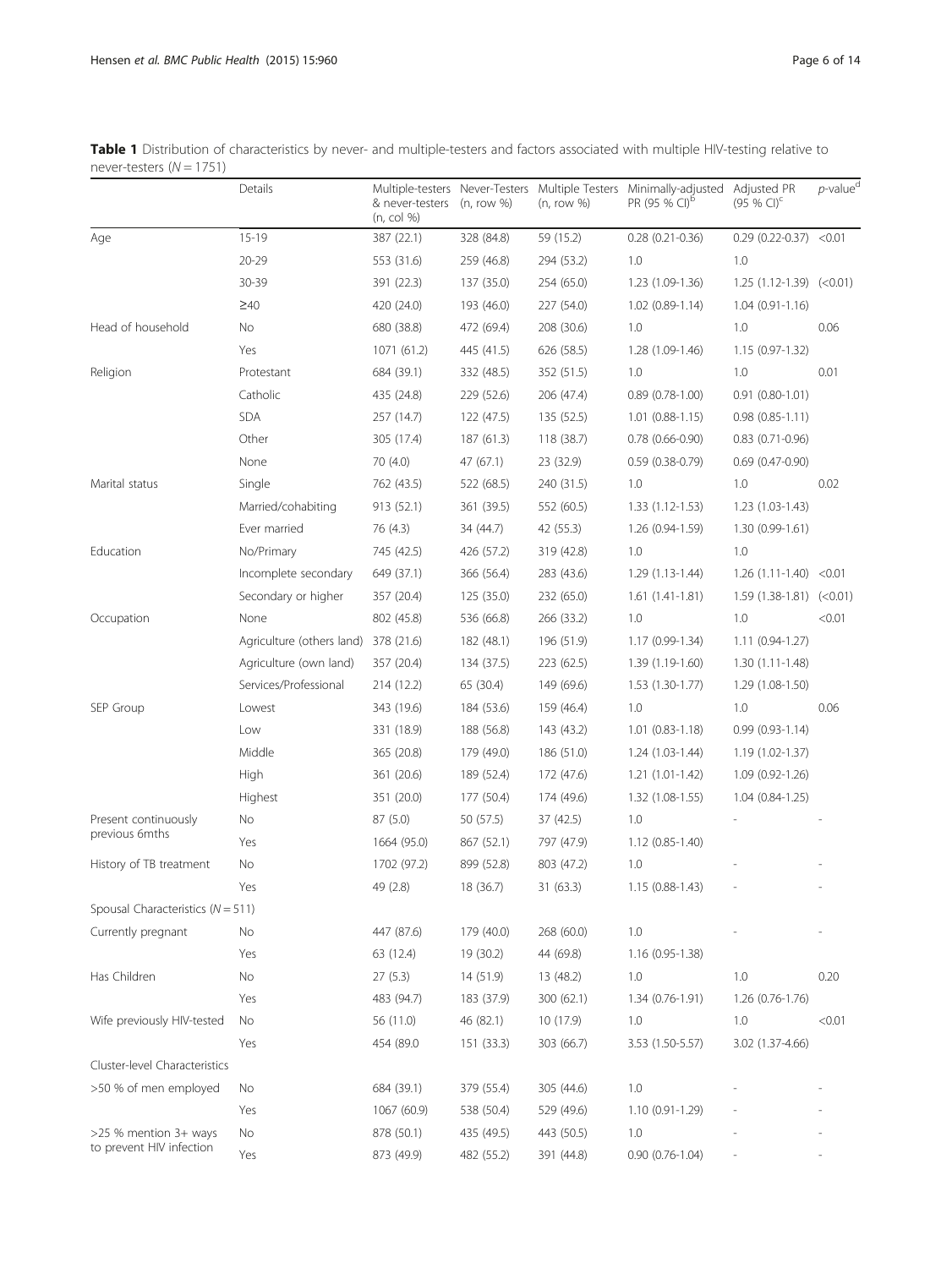Table 1 Distribution of characteristics by never- and multiple-testers and factors associated with multiple HIV-testing relative to never-testers  $(N = 1751)$  (Continued)

| <b>HIV Prevalence</b>   | <10 %     | 1381 (78.9) | 704 (51.0) | 677 (49.0) | LO.               |                     | 0.14   |
|-------------------------|-----------|-------------|------------|------------|-------------------|---------------------|--------|
|                         | $10 \% +$ | 370 (21.1)  | 213 (57.6) | 157 (42.4) | $0.87(0.70-1.03)$ | $0.87(0.70-1.04)$   |        |
| ART Available at Health | Νo        | 858 (51.8)  | 491 (57.2) | 367 (42.8) | LO.               |                     | < 0.01 |
| Facility <sup>a</sup>   | Yes       | 799 (48.2)  | 381 (47.7) | 418 (52.3) | 1.30 (1.12-1.48)  | $1.29(1.12 - 1.45)$ |        |

<sup>a</sup>94 missing data N = 1657; <sup>b</sup>Adjusted for age, urban/rural residence and district; <sup>c</sup>Adjusted for variables higher in the conceptual framework (Fig. [1\)](#page-2-0); <sup>d</sup>For adjusted model and based on LRT,  $p$ -value in brackets is assuming linear trend ever-married means either widowed, separated or divorced

were associated with acceptance. There was weak evidence that acceptance was higher in clusters with higher HIV-prevention knowledge (55 % vs 43 %; adjPR = 1.12 95 % CI: 0.95-1.30).

## Heckman-type selection modelling

Participation was somewhat higher among men visited on Saturday/Sunday (48 %) relative to Monday-Thursday (41 %) and among men visited in the afternoon (45 %) relative to the morning (41 %; adjPR = 1.08 95 % CI 1.01-1.14; (Appendix 2: Table [5\)](#page-11-0)). There was little evidence for unobserved factors influencing survey participation and HIV-testing outcomes (ever-testing: rho =  $-0.12$  95 % CI:-0.93 to 0.88;  $p = 0.88$ ; multipletesting: rho = 0.20 95 % CI:-0.87 to 0.94;  $p = 0.80$ ) however, confidence intervals were very wide. Results were similar when day of the week was included in the selection models Estimates of association between independent variables and multiple-testing were similar when adjusting for variables included in the Heckman-type selection model.

## **Discussion**

In this large, population-based survey of predominantly rural men, 61 % (95 % CI: 58-64 %) of men were defined as ever-testers. Over half the men with a history of HIVtesting reported more than one lifetime HIV-test. Factors associated with multiple-testing were similar to factors associated with ever-testing [[3](#page-12-0), [8, 10](#page-12-0), [12](#page-12-0)]. The offer of homebased HIV-testing increased the lifetime frequency of HIV-testing among half of one-time and never-testers.

Limitations of this study are that, as data were crosssectional, temporal relationships cannot be inferred. Data were self-reported and collected retrospectively. Men may have over-reported HIV-testing and there are likely to be errors in recalling dates of HIV-tests. As a secondary analysis of data collected for an unrelated CRT, the study had limited capacity to explore whether men were HIV-testing annually as data were collected on years since first and most recent test, and number of HIV-tests. Nonetheless, most multiple-testers first tested in 2009 or later, suggesting that recent expansions of HTC services, including PITC, have increased men's frequency of HIV-testing. In the absence of data on sexual

behaviours we had limited ability to explore whether multiple-testers were at increased risk of HIV-infection. However, we found that few men living with HIV reported HIV-testing prior to diagnosis. Although this measure is subject to limitations as multiple-testing was inferred from date of first HIV-test and of HIVdiagnosis, with almost 60 % of HIV-positive men reporting one lifetime test, findings suggest that a high proportion of men continue to be diagnosed on their first HIV-test. Further exploration of multipletesting behaviours alongside data on sexual behaviours is needed. Some 60 % of married men were linked to their spouse; associations with spousal characteristics may be biased if characteristics of spouses linked differed from those not linked. Generalisability may be limited as the health system strengthening intervention, implemented in all sites at the time of data collection, may have contributed to increased frequency of HIV-testing.

Finally, outcomes were at risk of bias due to nonparticipation. Studies have shown that Heckman-type selection models can be used to correct HIVprevalence estimates where refusal to HIV-test is high [[18,](#page-12-0) [20\]](#page-13-0). We used Heckman-models as we theorised that non-participation, largely due to absence, may be related to HIV-testing behaviours. The models suggested that there was no evidence for unobserved factors associated with participation and HIV-testing outcomes. However, we had limited ability to model selection due to limited individual-level data on nonparticipants. The selection variables were weak predictors of participation and may not be valid exclusion restrictions [\[21](#page-13-0)], as survey timing within clusters was not randomly determined. Aspects of survey conduct may independently affect outcomes [[18\]](#page-12-0); hence our estimates of correlation (rho) between outcome and participation had little precision.

Despite limitations, this study includes a large population of rural Zambian men whose multipletesting behaviours have been understudied to date. The study provides important insights into the contribution of expanded HIV-testing service delivery to increasing men's lifetime frequency of HIV-testing.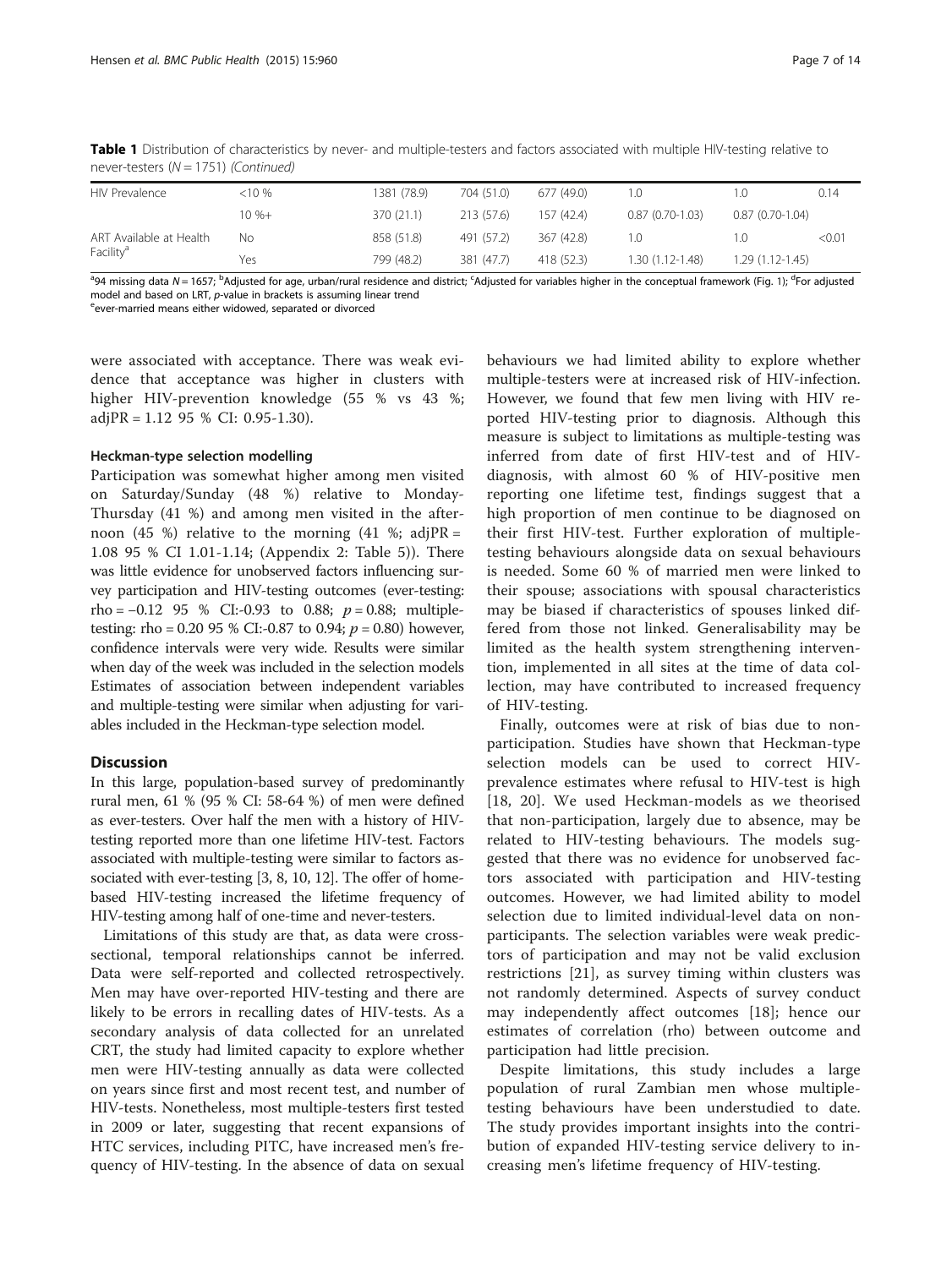|                                       | Details                      | Men with a history<br>of ever-testing | One-time Testers Multiple Testers<br>(n, row %) | (n, row %) | Minimally-adjusted<br>PR (95 % CI) <sup>b</sup> | Adjusted<br>PR (95 % CI) <sup>c</sup> | $p$ -value <sup>d</sup> |
|---------------------------------------|------------------------------|---------------------------------------|-------------------------------------------------|------------|-------------------------------------------------|---------------------------------------|-------------------------|
| Age                                   | $15 - 19$                    | 159 (11.0)                            | 100 (62.9)                                      | 59 (37.1)  | $0.62$ (0.48-0.76)                              | $0.63$ (0.49-0.77)                    | < 0.01                  |
|                                       | $20 - 29$                    | 489 (33.7)                            | 195 (39.9)                                      | 294 (60.1) | 1.0                                             | 1.0                                   | (0.03)                  |
|                                       | 30-39                        | 405 (27.9)                            | 151 (37.3)                                      | 254 (62.7) | $1.06(0.95-1.18)$                               | $1.05(0.94-1.16)$                     |                         |
|                                       | $\geq 40$                    | 398 (27.4)                            | 171 (43.0)                                      | 227 (57.0) | $0.95(0.84 - 1.06)$                             | $0.95(0.84-1.06)$                     |                         |
| Head of household                     | No                           | 424 (29.2)                            | 216 (50.9)                                      | 208 (49.1) | 1.0                                             | 1.0                                   | 0.06                    |
|                                       | Yes                          | 1027 (70.8)                           | 401 (39.0)                                      | 626 (61.0) | $1.15(1.00-1.30)$                               | $1.13(0.98-1.28)$                     |                         |
| Religion                              | Protestant                   | 575 (39.6)                            | 223 (38.8)                                      | 352 (61.2) | 1.0                                             | 1.0                                   | 0.15                    |
|                                       | Catholic                     | 386 (26.6)                            | 180 (46.6)                                      | 206 (53.4) | $0.87$ (0.77-0.98)                              | $0.89(0.79-0.99)$                     |                         |
|                                       | <b>SDA</b>                   | 235 (16.2)                            | 100 (42.6)                                      | 135 (57.4) | $0.90(0.78-1.03)$                               | $0.89(0.77-1.01)$                     |                         |
|                                       | Other                        | 208 (14.3)                            | 90 (43.3)                                       | 118 (56.7) | $0.92$ $(0.79 - 1.05)$                          | $0.99(0.86 - 1.11)$                   |                         |
|                                       | None                         | 47(3.2)                               | 24 (51.1)                                       | 23 (48.9)  | $0.78(0.54-1.02)$                               | $0.86(0.62 - 1.09)$                   |                         |
| Marital status                        | Single                       | 475 (32.7)                            | 235 (49.5)                                      | 240 (50.5) | 1.0                                             |                                       |                         |
|                                       | Married/<br>cohabiting       | 905 (62.4)                            | 353 (39.0)                                      | 552 (61.0) | 1.15 (0.99-1.31)                                |                                       |                         |
|                                       | Ever married                 | 71 (4.9)                              | 29 (40.8)                                       | 42 (59.2)  | $1.13(0.87 - 1.40)$                             |                                       |                         |
| Education                             | No/Primary                   | 589 (40.6)                            | 270 (45.8)                                      | 319 (54.2) | 1.0                                             | 1.0                                   |                         |
|                                       | Incomplete<br>secondary      | 515 (35.5)                            | 232 (45.0)                                      | 283 (55.0) | $1.08(0.96 - 1.21)$                             | $1.11(0.99-1.24)$                     | < 0.01<br>(<0.01)       |
|                                       | Secondary or<br>higher       | 347 (23.9)                            | 115(33.1)                                       | 232 (66.9) | $1.26(1.11-1.41)$                               | $1.29(1.13-1.44)$                     |                         |
| Occupation                            | None                         | 555 (38.2)                            | 289 (52.1)                                      | 266 (47.9) | 1.0                                             | 1.0                                   | < 0.01                  |
|                                       | Agriculture<br>(others land) | 351 (24.2)                            | 155 (44.2)                                      | 196 (55.8) | $1.11(0.96-1.27)$                               | $1.10(0.95-1.26)$                     |                         |
|                                       | Agriculture<br>(own land)    | 320 (22.1)                            | 97 (30.3)                                       | 223 (69.7) | $1.46(1.28-1.65)$                               | $1.45(1.27-1.63)$                     |                         |
|                                       | Services/<br>Professional    | 225 (15.5)                            | 76 (33.8)                                       | 149 (66.2) | 1.27 (1.09-1.46)                                | 1.19 (1.00-1.37)                      |                         |
| SEP Group                             | Lowest                       | 263 (18.1)                            | 104 (39.5)                                      | 159 (60.5) | 1.0                                             |                                       |                         |
|                                       | Low                          | 264 (18.2)                            | 121 (45.8)                                      | 143 (54.2) | $0.91(0.77-1.04)$                               |                                       |                         |
|                                       | Middle                       | 336 (23.2)                            | 150 (44.6)                                      | 186 (55.4) | $0.90(0.77-1.04)$                               |                                       |                         |
|                                       | High                         | 311 (21.4)                            | 139 (44.7)                                      | 172 (55.3) | $0.92$ $(0.78-1.06)$                            |                                       |                         |
|                                       | Highest                      | 277 (19.1)                            | 103 (37.2)                                      | 174 (62.8) | $1.05(0.88-1.21)$                               |                                       |                         |
| Present continuously                  | No                           | 60 (4.1)                              | 23 (38.3)                                       | 37 (61.7)  | 1.0                                             |                                       |                         |
| previous 6mths                        | Yes                          | 1391 (95.9)                           | 594 (42.7)                                      | 797 (57.3) | $0.91(0.72-1.09)$                               |                                       |                         |
| History of TB treatment               | No                           | 1383 (95.3)                           | 580 (41.9)                                      | 803 (58.1) | 1.0                                             | 1.0                                   | 0.62                    |
|                                       | Yes                          | 68 (4.7)                              | 37 (54.4)                                       | 31(45.6)   | $0.76$ $(0.55-0.97)$                            | 1.06 (0.84-1.28)                      |                         |
| <b>HIV Status</b>                     | Negative                     | 1297 (93.0)                           | 507 (39.1)                                      | 790 (60.9) | 1.0                                             | 1.0                                   | < 0.01                  |
|                                       | Positive                     | 98 (7.0)                              | 84 (85.7)                                       | 14(14.3)   | $0.20(0.10-0.31)$                               | $0.22(0.11-0.33)$                     |                         |
| Spousal Characteristics ( $N = 517$ ) |                              |                                       |                                                 |            |                                                 |                                       |                         |
| Currently pregnant                    | No                           | 443 (85.7)                            | 175 (39.5)                                      | 268 (60.5) | 1.0                                             |                                       |                         |
|                                       | Yes                          | 74 (14.3)                             | 30 (40.5)                                       | 44 (59.5)  | $0.97(0.77 - 1.17)$                             |                                       |                         |
| Has Children                          | No                           | No                                    | 20(3.9)                                         | 13(65.0)   | 1.0                                             |                                       |                         |
|                                       | Yes                          | Yes                                   | 497 (96.1)                                      | 299 (60.2) | $0.93$ $(0.60-1.26)$                            |                                       |                         |
| Wife previously                       | No                           | 24(4.6)                               | 14 (58.3)                                       | 10(41.7)   | 1.0                                             | 1.0                                   | 0.32                    |
| HIV-tested                            | Yes                          | 493 (95.4)                            | 191 (38.7)                                      | 303 (61.3) | $1.44(0.75-2.12)$                               | $1.19(0.73-1.66)$                     |                         |

<span id="page-7-0"></span>Table 2 Distribution of characteristics by one- and multiple-testers and factors associated with multiple HIV-testing relative to one-time testers  $(N = 1451)$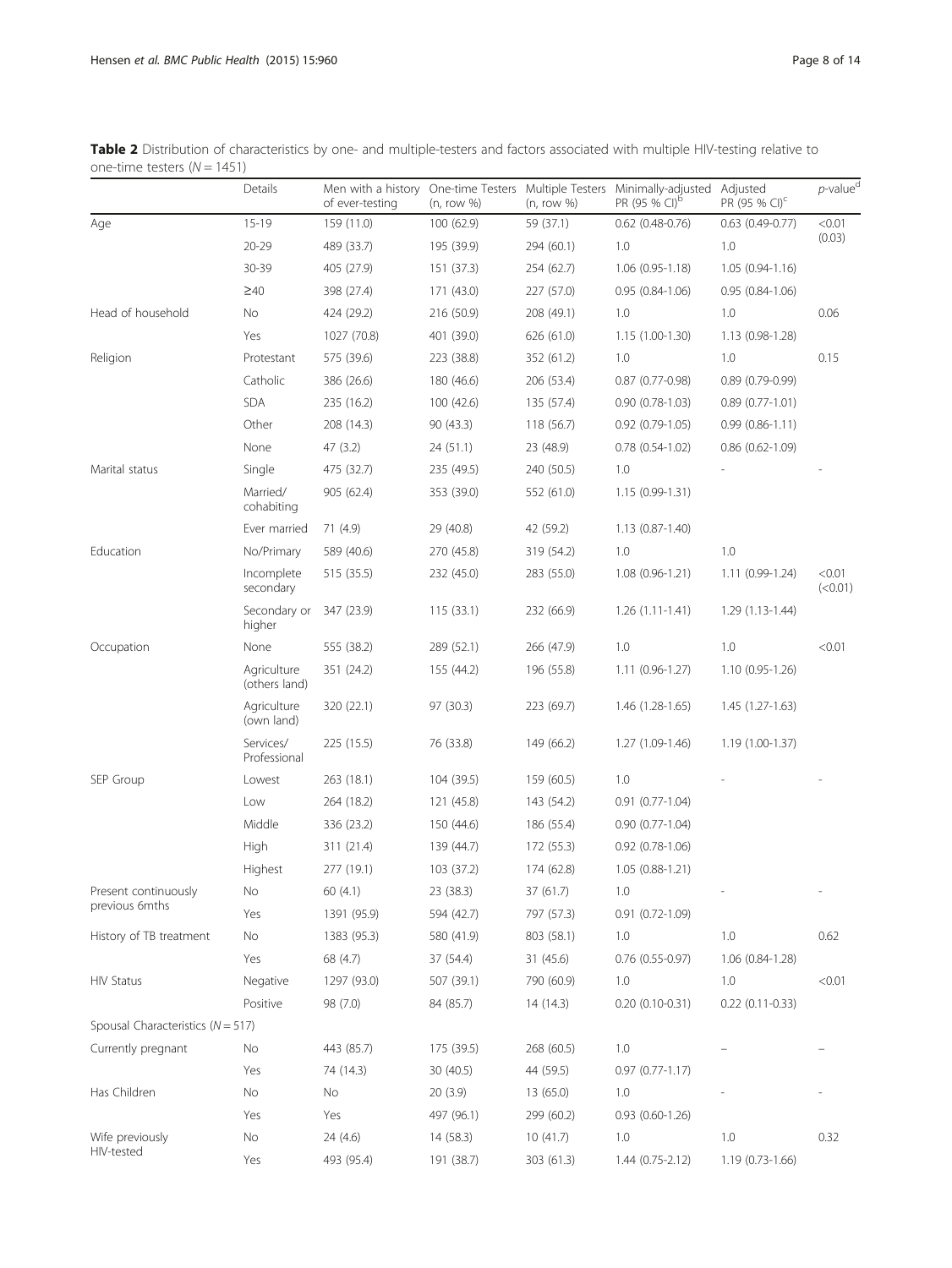| Cluster-level Characteristics |           |             |            |            |                   |                   |      |  |  |  |
|-------------------------------|-----------|-------------|------------|------------|-------------------|-------------------|------|--|--|--|
| >50 % of men employed         | No.       | 578 (39.8)  | 273 (47.2) | 305 (52.8) | 1.0               | 1.0               | 0.29 |  |  |  |
|                               | Yes       | 873 (60.2)  | 344 (39.4) | 529 (60.6) | $1.15(0.97-1.34)$ | 1.09 (0.92-1.25)  |      |  |  |  |
| $>25$ % mention 3+ ways to    | No.       | 711 (49.0)  | 268 (37.7) | 443 (62.3) | 1.0               | 1.0               | 0.05 |  |  |  |
| prevent HIV infection         | Yes       | 740 (51.0)  | 349 (47.2) | 391 (52.8) | $0.84(0.72-0.95)$ | $0.86(0.74-0.98)$ |      |  |  |  |
| <b>HIV Prevalence</b>         | $< 10 \%$ | 1160 (79.9) | 483 (41.6) | 677 (58.4) | 1.0               |                   |      |  |  |  |
|                               | $10 \% +$ | 291 (20.1)  | 134 (46.0) | 157 (54.0) | $0.96(0.79-1.13)$ |                   |      |  |  |  |
| ART Available at Health       | <b>No</b> | 676 (49.3)  | 309 (45.7) | 367 (54.3) | 1.0               |                   |      |  |  |  |
| Facility <sup>a</sup>         | Yes       | 694 (50.7)  | 276 (39.8) | 418 (60.2) | 1.09 (0.95-1.24)  |                   |      |  |  |  |

Table 2 Distribution of characteristics by one- and multiple-testers and factors associated with multiple HIV-testing relative to one-time testers  $(N = 1451)$  (Continued)

<sup>a</sup>81 missing data N = 1370; <sup>b</sup>Adjusted for age, urban/rural residence and district; <sup>c</sup>Adjusted for variables higher in the conceptual framework (Fig. [1\)](#page-2-0); <sup>d</sup>For adjusted model and based on LRT, p-value in brackets is assuming linear trend

N=1395 as 56 men were missing data on self-reported HIV status

To our knowledge, there are relatively few population-based surveys exploring the factors associated with multiple-testing. In a 2007 population-based survey conducted in communities in Soweto, South Africa, 50 % of male ever-testers reported more than one lifetime test [\[4](#page-12-0)]. Multiple-testing was higher among individuals who had heard of ART [[4](#page-12-0)]. In our study, multiple-testing was higher in clusters where ART was available at the health facility suggesting that expanded ART availability contributes not only to ever-testing [[22\]](#page-13-0), but to increased frequency of HIVtesting. In South and Central Province, Zambia (2010/11), 36 % of men ever-tested among whom 50 % reported >1 lifetime HIV-test [[23\]](#page-13-0). In a 2012 nationally representative survey, 63 % of Kenyan males aged 15–64 years ever-tested with a median of 3 tests (IQR: 2–4) per person [[10](#page-12-0)].

By the time of this study, HIV-testing services had been expanded across Zambia, couples HTC was recommended in ANC [\[24\]](#page-13-0) and there was increased service promotion. Men whose spouse ever-tested were more likely to report multiple-tests. Similar to other settings, these findings suggest that HTC in ANC has provided men with access to HTC and may provide frequent access to HTC [\[12,](#page-12-0) [25](#page-13-0)]. Yet, few men attend ANC [\[25](#page-13-0)]. Considering the risk of HIV transmission among sero-discordant cohabiting/married couples, there remains a need to strengthen the delivery of HTC services to men through ANC [\[26](#page-13-0)–[28](#page-13-0)].

Similar to a survey in South Africa, multiple-testers in this study were more likely to have complete secondary/higher education [\[4](#page-12-0)]. Employed men in this study were more likely to report multiple HIV-tests unlike in South Africa [\[4](#page-12-0)]. Formal employment may provide access to HTC services through the workplace thereby removing opportunity and financial costs of accessing facility-based HTC [\[29](#page-13-0)]. Alternatively, employed men may be encouraged by their employer or motivated by their role as providers to

access health services [[30\]](#page-13-0). Men of lower socioeconomic markers may face unique barriers to accessing HTC services that influence their frequency of HIVtesting. Lower health literacy likely contributes to lower levels of multiple-testing among men with less education. Other contributing factors, such as ability to access available services, stigma associated with HIV-testing within social networks or as experienced from healthcare workers, may also influence men's frequency of HIV-testing [[31](#page-13-0)]. Understanding why socioeconomic factors continue to influence men's HIVtesting behaviors in the context of expanded service availability, the need for regular HIV-testing by socioeconomic factors and how to encourage men with lower levels of education or no formal employment to regularly test for HIV needs exploration.

Evidence suggests that men continue to access care at later stages of HIV-infection [\[32\]](#page-13-0). Regular-testing facilitates earlier diagnosis and opportunities to provide risk reduction counselling to HIV-negative individuals at higher risk of infection. In a facility-based cohort in South Africa, repeat-testers were less likely to be HIV-infected relative to first-time testers [[33\]](#page-13-0). . In Uganda, South Africa and Zimbabwe, studies found that individuals at lower risk of HIV are more likely to ever- or repeat-test [[4, 12,](#page-12-0) [34](#page-13-0)]. Conversely, in serological surveys in Tanzania, high-risk individuals were more likely to repeatedly accept VCT [[35\]](#page-13-0). In this study, 40 % of ever-testers reported one-lifetime HIVtest and few men living with HIV tested before their diagnoses. With investment in delivering communitybased HTC [[36\]](#page-13-0), there is a need to monitor whether those in greatest need of annual HIV-testing are accessing services and the effects of frequent HIV-testing on sexual behaviors [[37\]](#page-13-0). Traditional "know your status" messaging may require reframing to emphasize the importance of annual HIV-testing if at ongoing risk of HIV-infection.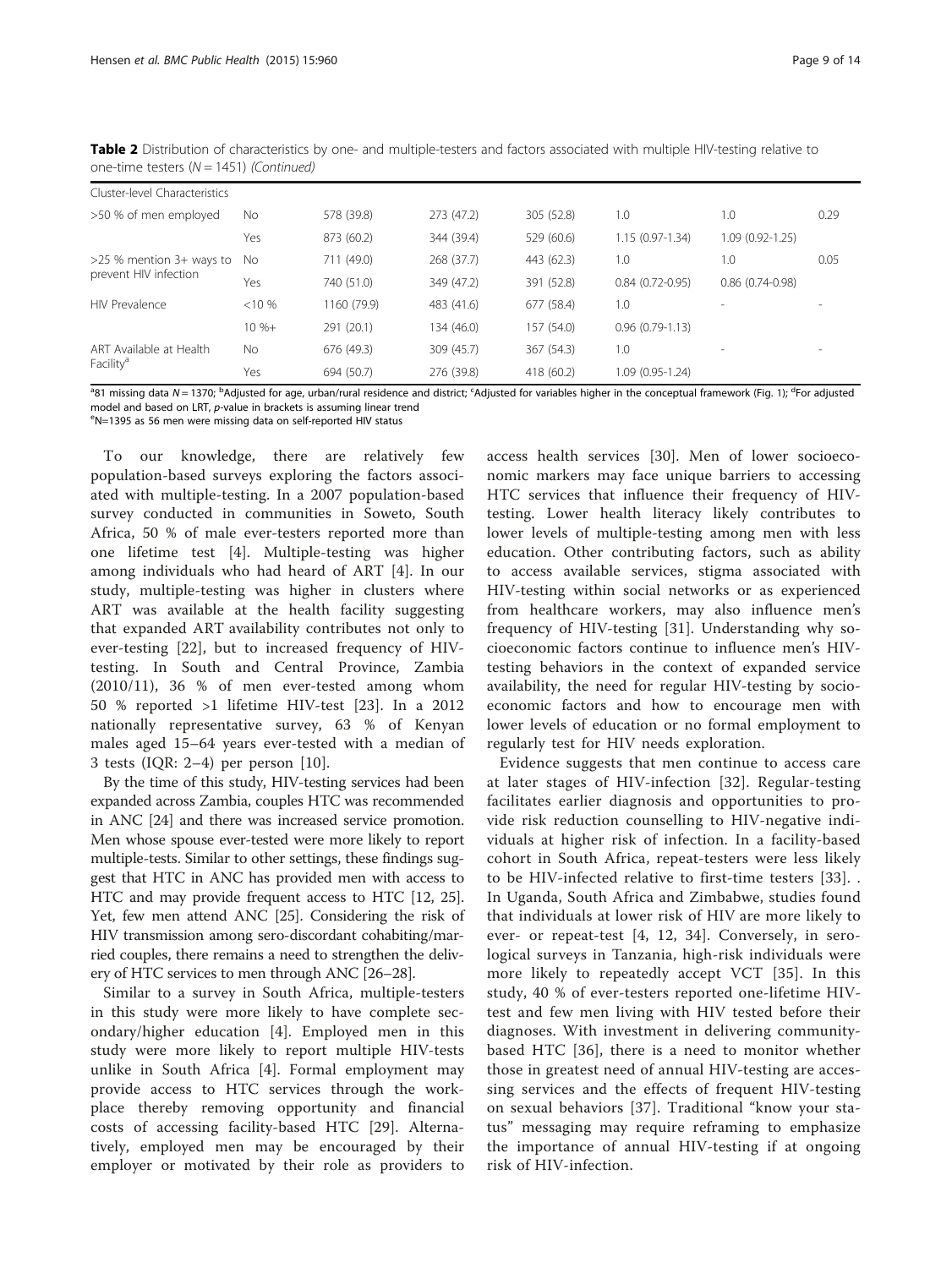<span id="page-9-0"></span>Table 3 Acceptance of an offer of home-based HIV-testing by socio-demographic characteristics and factors associated with acceptance among ever-testers  $(N = 1459)$ 

|                                              | Details                      | Distribution (n, col %) | HBHTC (n, row %) | Minimally-Adjusted<br>PR (95 % CI) <sup>d</sup> | Adjusted PR<br>(95 % CI) <sup>e</sup> | $p$ -value <sup>t</sup>  |
|----------------------------------------------|------------------------------|-------------------------|------------------|-------------------------------------------------|---------------------------------------|--------------------------|
|                                              | Ever tested                  | $N = 1459$              | 719 (49.0)       |                                                 |                                       |                          |
| Age                                          | $15 - 19$                    | 159 (10.9)              | 89 (56.0)        | $0.98(0.82 - 1.14)$                             | $0.97(0.81 - 1.14)$                   | 0.01                     |
|                                              | $20 - 29$                    | 492 (33.7)              | 272 (55.6)       | 1.0                                             | 1.0                                   | (< 0.01)                 |
|                                              | $30 - 39$                    | 408 (28.0)              | 187 (46.2)       | $0.83$ $(0.72 - 0.95)$                          | $0.84(0.73-0.95)$                     |                          |
|                                              | $\geq 40$                    | 400 (27.4)              | 166 (41.7)       | $0.75(0.65-0.86)$                               | $0.76$ (0.65-0.87)                    |                          |
| Household Head                               | No                           | 425 (29.1)              | 239 (56.2)       | 1.0                                             | 1.0                                   | 0.02                     |
|                                              | Yes                          | 1034 (70.9)             | 480 (46.4)       | $0.88$ $(0.76 - 1.00)$                          | $0.85(0.74-0.97)$                     |                          |
| Education                                    | None/primary                 | 591 (40.5)              | 285 (48.4)       | 1.0                                             | 1.0                                   | 0.32                     |
|                                              | Some secondary               | 517 (35.4)              | 274 (53.2)       | $1.05(0.92 - 1.18)$                             | $1.05(0.92 - 1.19)$                   |                          |
|                                              | Complete<br>secondary/higher | 351 (24.1)              | 155 (44.7)       | $0.89(0.76-1.03)$                               | $0.94(0.79-1.10)$                     |                          |
| Occupation                                   | None                         | 557 (38.2)              | 298 (53.7)       | 1.0                                             |                                       |                          |
|                                              | Agriculture (others<br>land) | 352 (24.1)              | 170 (48.4)       | $0.98(0.84 - 1.12)$                             |                                       |                          |
|                                              | Agriculture (own<br>land)    | 322 (22.1)              | 150 (46.9)       | $0.95(0.80-1.10)$                               |                                       |                          |
|                                              | Services/<br>Professional    | 228 (15.6)              | 96 (42.7)        | $0.85(0.70-1.00)$                               |                                       |                          |
| Religion                                     | Protestant                   | 577 (40.0)              | 267 (46.4)       | 1.0                                             |                                       |                          |
|                                              | Catholic                     | 390 (26.7)              | 204 (52.8)       | 1.06 (0.92-1.20)                                |                                       |                          |
|                                              | <b>SDA</b>                   | 235 (16.1)              | 107 (45.5)       | $0.96$ $(0.80-1.12)$                            |                                       |                          |
|                                              | Other                        | 210 (14.4)              | 112 (53.8)       | 1.08 (0.91-1.25)                                |                                       |                          |
|                                              | None                         | 47 (3.2)                | 24 (51.1)        | $1.03(0.71-1.34)$                               |                                       |                          |
| Marital status                               | Single                       | 477 (32.7)              | 259 (54.5)       | 1.0                                             |                                       |                          |
|                                              | Married/cohabiting           | 910 (62.4)              | 419 (46.3)       | $0.96$ $(0.81 - 1.10)$                          |                                       |                          |
|                                              | Ever married                 | 72 (4.9)                | 36 (50.7)        | $1.12(0.85 - 1.40)$                             |                                       |                          |
| Household SEP Group                          | Lowest                       | 264 (18.1)              | 143 (54.4)       | 1.0                                             | 1.0                                   | 0.29                     |
|                                              | Low                          | 265 (18.2)              | 137 (51.9)       | $1.01(0.84-1.18)$                               | $1.00(0.83 - 1.18)$                   | (0.13)                   |
|                                              | Middle                       | 337 (23.1)              | 172 (51.2)       | $1.02(0.85 - 1.18)$                             | $1.01(0.84-1.17)$                     |                          |
|                                              | High                         | 313 (21.5)              | 150 (48.2)       | $0.98$ $(0.81 - 1.15)$                          | $0.97(0.80-1.14)$                     |                          |
|                                              | Highest                      | 280 (19.2)              | 112 (40.4)       | $0.81(0.64-0.99)$                               | $0.82$ $(0.64 - 1.01)$                |                          |
| Present continuously in                      | No                           | 60 (4.1)                | 38 (63.3)        | 1.0                                             | 1.0                                   | 0.04                     |
| previous 6mths                               | Yes                          | 1399 (95.9)             | 676 (48.6)       | $0.79$ $(0.62 - 0.96)$                          | $0.79$ $(0.62 - 0.95)$                |                          |
| History of TB treatment                      | No                           | 1391 (95.3)             | 689 (49.8)       | 1.0                                             | 1.0                                   | 0.71                     |
|                                              | Yes                          | 68 (4.7)                | 25 (36.8)        | $0.80(0.56-1.04)$                               | $0.95(0.68-1.21)$                     |                          |
| HIV status <sup>a</sup>                      | Negative                     | 1305 (93.0)             | 675 (51.7)       | 1.0                                             | 1.0                                   | < 0.01                   |
|                                              | Positive                     | 98 (7.0)                | 21(21.4)         | $0.47(0.29 - 0.64)$                             | $0.49(0.30-0.68)$                     |                          |
| History of multiple HIV-testing <sup>b</sup> | No                           | 617 (42.5)              | 292 (47.3)       | 1.0                                             | 1.0                                   | 0.41                     |
|                                              | Yes                          | 834 (57.5)              | 422 (50.6)       | 1.10 (0.98-1.22)                                | $1.05(0.93 - 1.17)$                   |                          |
| Spouse Characteristics ( $N = 520$ )         |                              |                         |                  |                                                 |                                       |                          |
| Currently pregnant                           | No                           | 446 (85.8)              | 231 (51.8)       | $1.0\,$                                         | 1.0                                   | 0.12                     |
|                                              | Yes                          | 74 (14.2)               | 30 (40.5)        | $0.78$ $(0.56-1.00)$                            | $0.82$ (0.60-1.03)                    |                          |
| Wife Reports having ≥1 Child                 | No                           | 21(4.0)                 | 10 (47.6)        | 1.0                                             |                                       | $\overline{\phantom{m}}$ |
|                                              | Yes                          | 499 (96.0)              | 252 (50.4)       | 1.10 (0.58-1.62)                                |                                       |                          |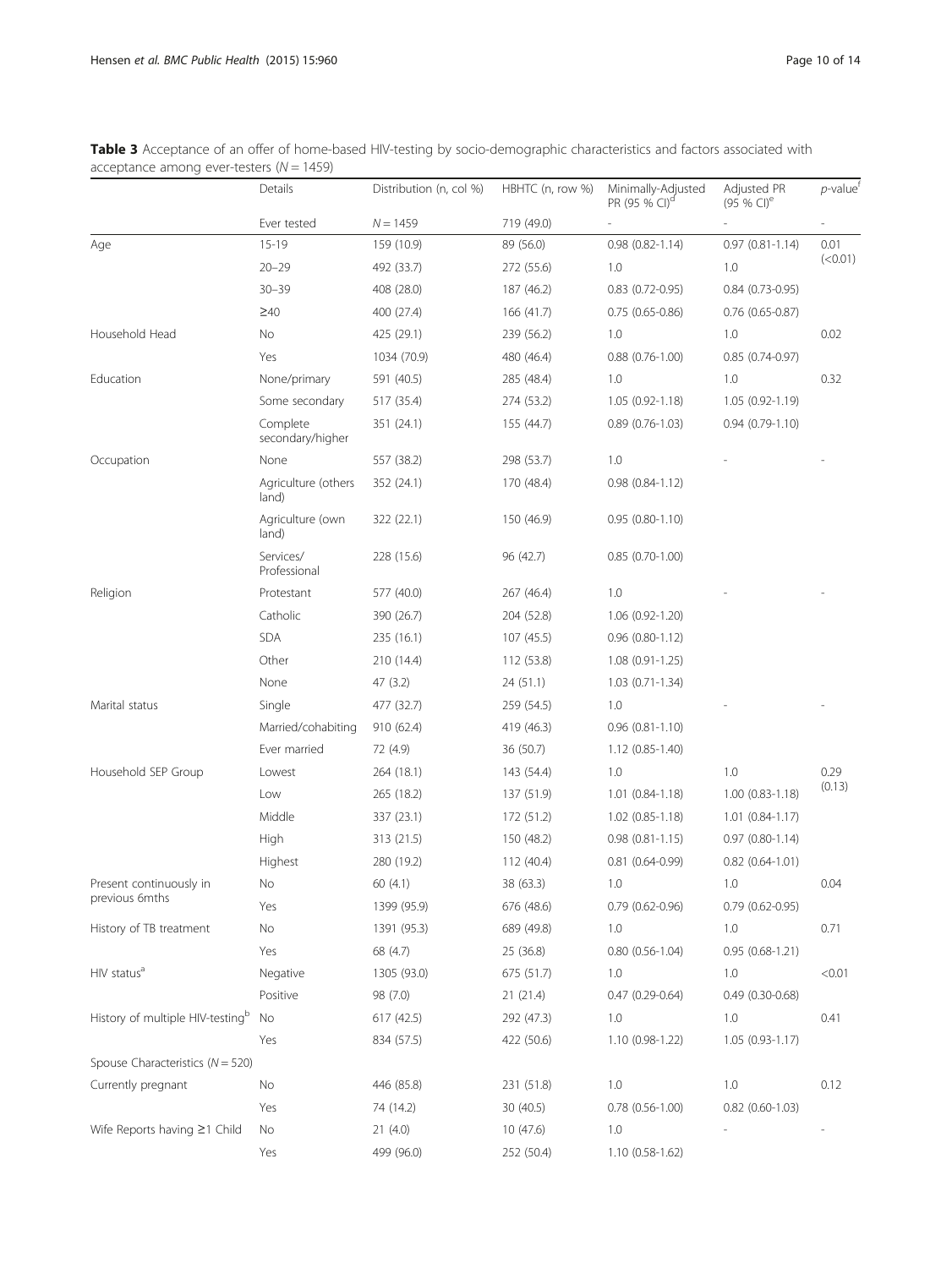| Wife previously HIV-tested | <b>No</b> | 24(4.6)     | 17 (70.8)  | 1.0                 | 1.0                 | 0.01 |
|----------------------------|-----------|-------------|------------|---------------------|---------------------|------|
|                            | Yes       | 496 (95.4)  | 245 (49.3) | $0.67(0.50-0.84)$   | $0.66(0.50-0.81)$   |      |
| Cluster-level Factors      |           |             |            |                     |                     |      |
| >50 % of men employed      | <b>No</b> | 581 (39.8)  | 326 (56.4) | 1.0                 | 1.0                 | 0.30 |
|                            | Yes       | 878 (60.2)  | 388 (44.4) | $0.88(0.75-1.01)$   | $0.92(0.78-1.06)$   |      |
| $>25$ % mention 3+ ways to | No.       | 715 (49.0)  | 307 (43.2) | 1.0                 | 1.0                 | 0.13 |
| prevent HIV infection      | Yes       | 744 (51.0)  | 407 (55.0) | 1.16 (0.99-1.32)    | $1.12(0.95 - 1.30)$ |      |
| <b>HIV Prevalence</b>      | < 10%     | 1165 (79.8) | 576 (49.7) | 1.0                 |                     |      |
|                            | >10%      | 294 (20.2)  | 138 (47.4) | $0.98(0.81 - 1.16)$ |                     |      |
| ART Available at Health    | No        | 680 (49.4)  | 338 (50.0) | 1.0                 |                     |      |
| Facility <sup>c</sup>      | Yes       | 697 (50.6)  | 328 (47.3) | $0.97(0.82 - 1.12)$ |                     |      |

<span id="page-10-0"></span>Table 3 Acceptance of an offer of home-based HIV-testing by socio-demographic characteristics and factors associated with acceptance among ever-testers ( $N = 1459$ ) (Continued)

Number missing data: <sup>b</sup>8 men missing data on dates of first and last test N=1451 a 56 missing HIV status data; N = 1395; <sup>c</sup>82 missing data; <sup>d</sup>Adjusted for age, urban/rural residence and district; <sup>e</sup>Adjusted for variables higher in the conceptual framework (Fig. [1\)](#page-2-0); <sup>f</sup>For adjusted model & based on LRT, p-value in brackets is for assuming linear trend

Home-based HIV-testing increased the lifetime frequency of HIV-testing among men in this study. As in other studies, there was little evidence that acceptance differed by markers of SEP [\[38](#page-13-0), [39\]](#page-13-0). The relatively high refusal in our study relative to others [\[3](#page-12-0), [40\]](#page-13-0) likely reflects service delivery in the context of research, where the priority was data collection, rather than the acceptability of a home-based HTC programme [\[3](#page-12-0)]. In this study, multiple-testing was lower, but acceptance of home-based HIV-testing higher, in communities with higher HIV-prevention knowledge. These findings contribute to suggestions that poor accessibility influences men's uptake of HTC services [[38, 41\]](#page-13-0). Home-based HTC remains an important strategy to increase the frequency of HIVtesting among rural Zambian men with less access to services [[3,](#page-12-0) [39](#page-13-0)]. However, with most men not home during household visits, a cost-effective strategy for offering regular home-based HIV-testing in rural settings requires exploration [[40](#page-13-0)].

## Conclusion

Effective strategies to reach men with HTC services are available [[28\]](#page-13-0), and levels of ever-testing increased among this population of men [[3\]](#page-12-0). However, only 35 % of all men reported multiple HIV-tests and few men living with HIV reported HIV-testing before being diagnosed. More effective implementation and delivery of available HTC services is required to reach men in need of frequent HTC [[42](#page-13-0)]. Novel alternatives to encourage never-testers to access existing HTC services should be explored [[28](#page-13-0)]. These strategies could include self-testing and incentivised testing, shown to be acceptable and feasible among men [[43](#page-13-0)–[45\]](#page-13-0). Additional research to investigate models for delivery, yield of these strategies and whether they are effective at increasing HIV-testing among HIV-negative men at high risk of infection is required [[46](#page-13-0), [47\]](#page-13-0).

## Appendix

| <b>Table 4</b> Characteristics of eligible men & Factors Associated |  |  |
|---------------------------------------------------------------------|--|--|
| with Participation $(N = 5797)$                                     |  |  |

| Characteristic                 | Detail    | Distribution<br>(n, col %) | Participants<br>(n, row %) | Crude PR <sup>a</sup><br>(95 % CI) |
|--------------------------------|-----------|----------------------------|----------------------------|------------------------------------|
| All men                        | 5797      |                            | 2463 (42.5)                |                                    |
| Age category                   | $15 - 24$ | 2303 (39.7)                | 934 (40.6)                 | 1.0                                |
|                                | $25 - 60$ | 3494 (60.3)                | 1529 (43.8)                | $1.08(1.02 - 1.15)$                |
| Head of                        | No.       | 2590 (44.7)                | 921 (35.6)                 | 1.0                                |
| household                      | Yes       | 3207 (55.3)                | 1542 (48.1)                | $1.34(1.25-1.43)$                  |
| Present                        | No.       | 223(3.8)                   | 116 (52.0)                 | 1.0                                |
| continuously<br>previous 6mths | Yes       | 5574 (96.2)                | 2347 (42.1)                | $0.80(0.69-0.91)$                  |
| <b>SEP</b>                     | Lowest    | 957 (16.5)                 | 463 (43.4)                 | 1.0                                |
|                                | Low       | 1038 (17.9)                | 471 (45.4)                 | $0.96(0.87-1.06)$                  |
|                                | Middle    | 1206 (20.8)                | 536 (44.4)                 | $0.93(0.84-1.02)$                  |
|                                | High      | 1275 (22.0)                | 517 (40.6)                 | $0.84(0.76-0.93)$                  |
|                                | Highest   | 1321 (22.8)                | 476 (36.0)                 | $0.74(0.66-0.83)$                  |
| Household size                 | $1 - 5$   | 2736 (47.2)                | 1325 (48.4)                | 1.0                                |
|                                | $6 - 10$  | 2711 (46.8)                | 1029 (38.0)                | $0.78(0.73-0.83)$                  |
|                                | >10       | 350 (6.0)                  | 109(31.1)                  | $0.64$ $(0.53 - 0.75)$             |
| Urban cluster                  | No.       | 4751 (82.0)                | 2042 (43.0)                | 1.0                                |
|                                | Yes       | 1046 (18.0)                | 421 (40.3)                 | $0.94(0.75-1.13)$                  |
| <b>District</b>                | Kafue     | 2106 (36.3)                | 886 (42.1)                 | 1.0                                |
|                                | Chongwe   | 2810 (48.5)                | 1122 (39.9)                | $0.95(0.81 - 1.10)$                |
|                                | Luangwa   | 881 (15.2)                 | 455 (51.7)                 | $1.23(1.01-1.45)$                  |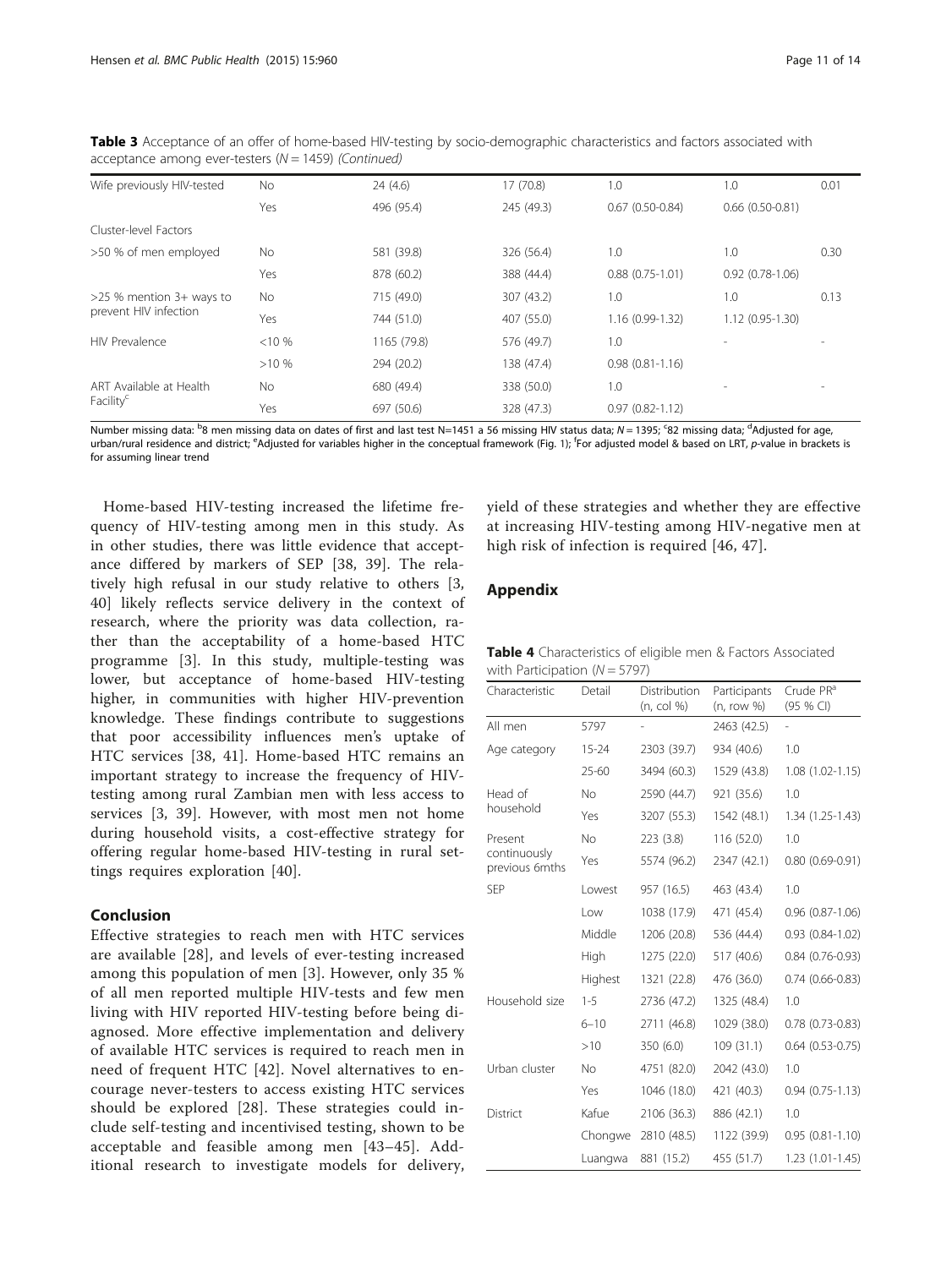| Selection Variables | Description         | <b>Distribution</b> | Participants | Crude PR            | Adjusted PR <sup>a</sup> | $p$ -value $p$ |
|---------------------|---------------------|---------------------|--------------|---------------------|--------------------------|----------------|
| Time of Survey      | Morning (630-1159)  | 2778 (47.9)         | 1140(41.0)   | 1.0                 | 1.0                      | 0.02           |
|                     | Afternoon (12-1559) | 2705 (46.7)         | 1204 (44.5)  | $1.09(1.02 - 1.16)$ | $1.08(1.01-1.14)$        |                |
|                     | Late pm (16-1830)   | 314(5.4)            | 119 (37.9)   | $0.92(0.78-1.06)$   | $0.94(0.80-1.07)$        |                |
| Day of Survey       | Mon-Thurs           | 3825 (66.0)         | 1581 (41.3)  | 1.0                 | 1.0                      | < 0.01         |
|                     | Friday              | 931 (16.1)          | 378 (40.6)   | $0.97(0.89-1.06)$   | $0.97(0.88-1.05)$        |                |

Sat-Sun 1041 (18.0) 504 (48.4) 1.15 (1.06-1.24) 1.14 (1.05-1.23)

Cool, dry (May-Aug) 2646 (45.6) 1123 (42.5) 0.92 (0.78-1.05) 0.93 (0.81-1.05) Cool, hot (Sept-Nov) 1586 (27.4) 646 (40.7) 0.89 (0.72-1.05) 0.87 (0.73-1.01)

<span id="page-11-0"></span>**Table 5** Distribution of eligible men by selection variables and association between participation and selection variables ( $N = 5797$ )

<sup>a</sup>Adjusted for household head, whether present all months in previous 6, household SEP and size, urban/rural residence and district; <sup>b</sup>For adjusted PR and based on LRT

Season of Survey Rainy (Dec-Apr) 1566 (27.0) 694 (44.3) 1.0 1.0 1.0 1.0 0.20

| <b>Table 6</b> Distribution of characteristics of eligible men by selection variables ( $N = 5797$ ) |  |  |  |  |
|------------------------------------------------------------------------------------------------------|--|--|--|--|
|------------------------------------------------------------------------------------------------------|--|--|--|--|

| Characteristic                        | Detail             | Monday-Thursday | Friday      | Saturday-Sunday | $p$ -value <sup>a</sup> |
|---------------------------------------|--------------------|-----------------|-------------|-----------------|-------------------------|
| Household Head                        | $\overline{N_{O}}$ | 1704 (65.8)     | 401 (15.5)  | 485 (18.7)      | 0.83                    |
|                                       | Yes                | 2121 (66.1)     | 530 (16.5)  | 556 (17.3)      |                         |
| Present continuously in previous 6mth | No                 | 159 (71.3)      | 37 (16.6)   | 27(12.1)        | 0.08                    |
|                                       | Yes                | 3666 (65.8)     | 894 (16.0)  | 1014 (18.2)     |                         |
| SEP Group                             | Lowest             | 603 (63.0)      | 157 (16.4)  | 197 (20.6)      | < 0.01                  |
|                                       | Low                | 595 (57.3)      | 180 (17.3)  | 263 (25.3)      |                         |
|                                       | Middle             | 801 (66.4)      | 186 (15.4)  | 219 (18.2)      |                         |
|                                       | High               | 877 (68.8)      | 197 (15.5)  | 201 (15.8)      |                         |
|                                       | Highest            | 949 (71.8)      | 211 (16.0)  | 161(12.2)       |                         |
| Household Size                        | $1 - 5$            | 1817 (66.4)     | 438 (16.0)  | 481 (17.6)      | 0.49                    |
|                                       | $6 - 10$           | 1758 (64.9)     | 449 (16.6)  | 504 (18.6)      |                         |
|                                       | >10                | 250 (71.4)      | 44 (12.6)   | 56 (16.0)       |                         |
| Urban cluster                         | No                 | 3104 (65.3)     | 750 (15.8)  | 897 (18.9)      | 0.43                    |
|                                       | Yes                | 721 (68.9)      | 181 (17.3)  | 144 (13.8)      |                         |
| District                              | Kafue              | 1507 (71.6)     | 287 (13.6)  | 312 (14.8)      | 0.09                    |
|                                       | Chongwe            | 1792 (63.8)     | 464 (16.5)  | 554 (19.7)      |                         |
|                                       | Luangwa            | 526 (59.7)      | 180 (20.4)  | 175 (19.9)      |                         |
| Characteristic                        | <b>Detail</b>      | <b>Morning</b>  | Early pm    | Late pm         | p-value                 |
| Household Head                        | No                 | 1261 (48.7)     | 1183 (45.7) | 146(5.6)        | 0.28                    |
|                                       | Yes                | 1517 (47.3)     | 1522 (47.5) | 168 (5.2)       |                         |
| Present continuously in previous 6mth | No                 | 112 (50.2)      | 99 (44.4)   | 12(5.4)         | 0.47                    |
|                                       | Yes                | 266 (47.8)      | 2606 (46.8) | 302 (5.4)       |                         |
| SEP Group                             | Lowest             | 457 (47.8)      | 451 (47.1)  | 49 (5.1)        | 0.95                    |
|                                       | Low                | 475 (45.7)      | 510 (49.1)  | 53(5.1)         |                         |
|                                       | Middle             | 574 (47.6)      | 565 (46.9)  | 67(5.6)         |                         |
|                                       | High               | 617 (48.4)      | 593 (46.5)  | 65(5.1)         |                         |
|                                       | Highest            | 655 (50.0)      | 586 (44.4)  | 80(6.1)         |                         |
| Household Size                        | $1 - 5$            | 1288 (47.1)     | 1307 (47.8) | 141(5.2)        | 0.31                    |
|                                       | $6 - 10$           | 1326 (48.9)     | 1247 (46.0) | 138(5.1)        |                         |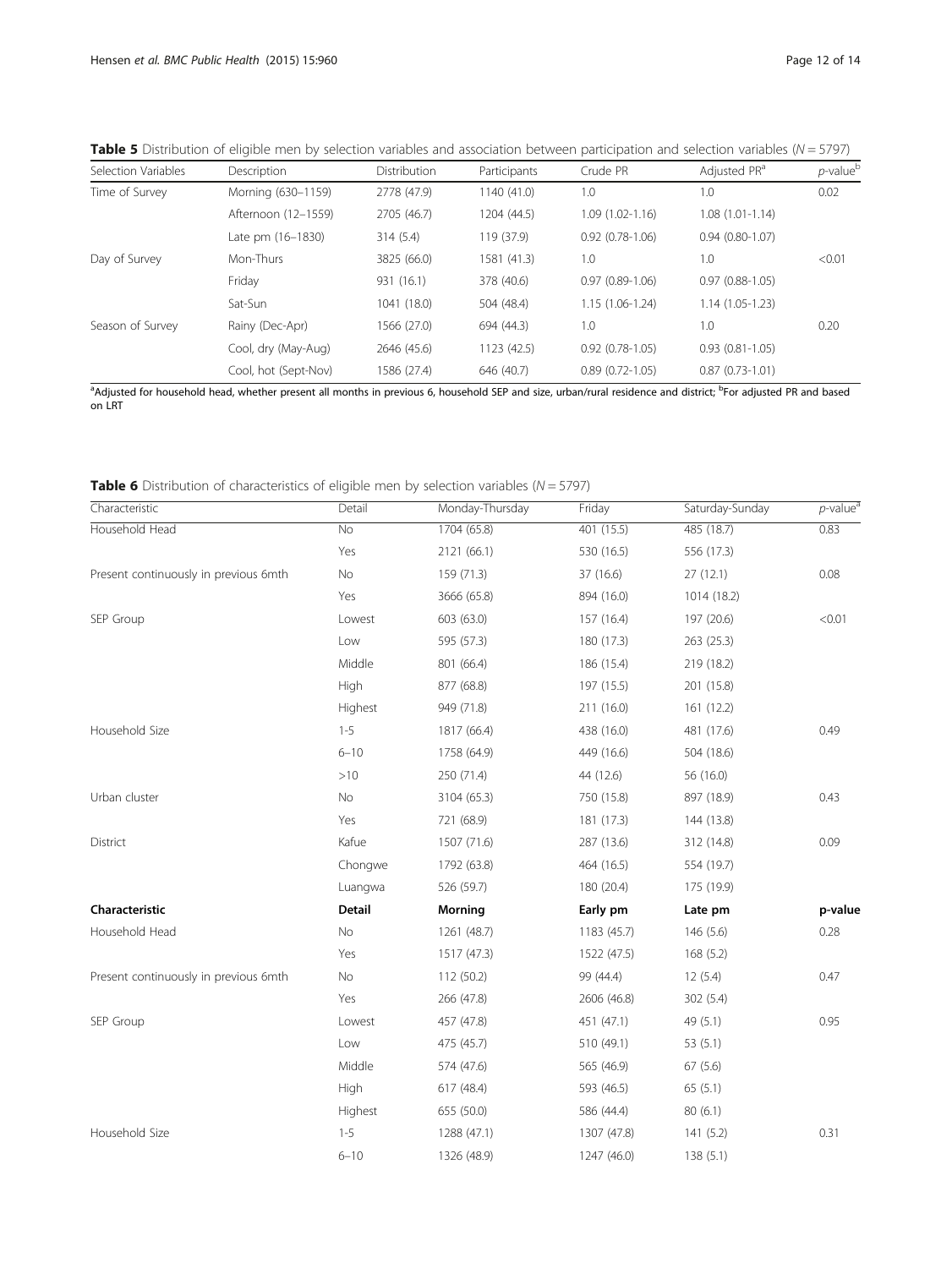<span id="page-12-0"></span>

| <b>Table 6</b> Distribution of characteristics of eligible men by selection variables ( $N = 5797$ ) (Continued) |  |
|------------------------------------------------------------------------------------------------------------------|--|
|------------------------------------------------------------------------------------------------------------------|--|

|               | >10     | 164 (46.9)  | 151 (43.14) | 35 (10.0)  |      |
|---------------|---------|-------------|-------------|------------|------|
| Urban cluster | No      | 2279 (48.0) | 2194 (46.2) | 278 (5.9)  | 0.55 |
|               | Yes     | 499 (47.7)  | 511 (48.9)  | 36(3.4)    |      |
| District      | Kafue   | 993 (47.2)  | 980 (46.5)  | 133(6.3)   | 0.42 |
|               | Chongwe | 1352 (48.1) | 1318 (46.9) | 140 (5.0)  |      |
|               | Luangwa | 433 (49.2)  | 407 (46.2)  | 41 $(4.7)$ |      |

#### a<sub>p-value adjusted for clustering by study sites</sub>

#### Abbreviations

HIV: Human Immunodeficiency Virus; HTC: HIV testing and counselling; ART: Anti-retroviral therapy; CRT: Cluster randomised trial; BHOMA: Better Health Outcomes through Mentoring and Assessment; PDAs: Personal digital assistant; DHS: Demographic and Health Surveys; SEP: Socioeconomic position; TB: Tuberculosis; PCA: Principal components analysis; PR: Prevalence ratio; adjPR: Adjusted prevalence ratio; LRT: Likelihood ratio test; ICC: Intracluster correlation; IQR: Interquartile range.

#### Competing interests

The authors declare that they have no competing interests.

#### Authors' contributions

BH conceived this study, conducted the analyses, interpreted the data and drafted the first manuscript. JH conceived the study, advised on data analyses and made original text contributions. JL and HW participated in data interpretation and made original text contributions . JL also provided guidance on data analyses. AS, MT and WM participated in data acquisition and preparation for analyses. MvH participated in the Heckman analyses and the interpretation of these findings. JS and HA conceived and designed the CRT and made original text contributions All authors provided critical revisions to the manuscript and approved the final draft.

#### Authors' information

Not applicable.

## Availability of data and materials

Not applicable

#### Acknowledgements

BH was supported by an ESRC award ES/J500021/1

#### Author details

<sup>1</sup>Department of Social and Environmental Health Research, Faculty of Public Health and Policy, London School of Hygiene and Tropical Medicine, 15-17 Tavistock Place, London WC1H 9SH, UK. <sup>2</sup>MRC Tropical Epidemiology Group, Faculty of Epidemiology and Population Health, London School of Hygiene and Tropical Medicine, London, UK. <sup>3</sup>ZAMBART Project, Ridgeway Campus, University of Zambia, Nationalist Road, Lusaka, Zambia. <sup>4</sup>University College London and Institute for Fiscal Studies, London, UK. <sup>5</sup>Department of Public Health, University of Zambia School of Medicine, Lusaka, Zambia. <sup>6</sup>Global Women's Health Division, Department of Obstetrics & Gynecology; Institute for Global Health and Infectious Diseases, School of Medicine, University of North Carolina, Chapel Hill, North Carolina, USA. <sup>7</sup>Department of Clinical Research, Faculty of Infectious and Tropical Diseases, London School of Hygiene and Tropical Medicine, London, UK.

## Received: 13 April 2015 Accepted: 11 September 2015 Published online: 24 September 2015

#### References

- 1. Cremin I, Nyamukapa C, Sherr L, Hallett TB, Chawira G, Cauchemez S, et al. Patterns of self-reported behaviour change associated with receiving voluntary counselling and testing in a longitudinal study from Manicaland, Zimbabwe. AIDS & Behavior. 2010;14(3):708–15.
- 2. Hallett TB, Dube S, Cremin I, Lopman B, Mahomva A, Ncube G, et al. The role of testing and counselling for HIV prevention and care in the era of scaling-up antiretroviral therapy. Epidemics. 2009;1(2):77–82.
- 3. Hensen B, Lewis JJ, Schaap A, Tembo M, Mutale W, Weiss HA, et al. Factors Associated with HIV-Testing and Acceptance of an Offer of Home-Based Testing by Men in Rural Zambia. AIDS Behav. 2015;19(3):492–504.
- 4. Venkatesh KK, Madiba P, De Bruyn G, Lurie MN, Coates TJ, Gray GE. Who gets tested for HIV in a South African urban township? Implications for test and treat and gender-based prevention interventions. J Acquir Immune Defic Syndr. 2011;56(2):151–65.
- 5. Hayes R, Ayles H, Beyers N, Sabapathy K, Floyd S, Shanaube K, et al. HPTN 071 (PopART): Rationale and design of a cluster-randomised trial of the population impact of an HIV combination prevention intervention including universal testing and treatment – a study protocol for a cluster randomised trial. Trials. 2014;15:57.
- 6. Cawley C, Wringe A, Isingo R, Mtenga B, Clark B, Marston M, et al. Low Rates of Repeat HIV Testing Despite Increased Availability of Antiretroviral Therapy in Rural Tanzania: Findings from 2003–2010. PLoS One. 2013;8(4):e62212.
- 7. Huchko MJ, Montandon M, Nguti R, Bukusi EA, Cohen CR. The Association of HIV Counseling and Testing with HIV Risk Behaviors in a Random Population-based Survey in Kisumu, Kenya. AIDS Behav. 2011;15:718–24.
- 8. Peltzer K, Matseke G, Mzolo T, Majaja M. Determinants of knowledge of HIV status in South Africa: results from a population-based HIV survey. BMC Public Health. 2009;9:174.
- 9. Kranzer K, van Schaik N, Karmue U, Middelkoop K, Sebastian E, Lawn SD, et al. High prevalence of self-reported undiagnosed HIV despite high coverage of HIV testing: A cross-sectional population based sero-survey in South Africa. PLoS One. 2011;6(9):e25244.
- 10. Ng'ang'a A, Waruiru W, Ngare C, Ssempijja V, Gachuki T, Njoroge I, et al. The Status of HIV Testing and Counseling in Kenya: Results From a Nationally Representative Population-Based Survey. J Acquir Immune Defic Syndr. 2014;66 Suppl 1:S27–36.
- 11. Bwambale FM, Ssali SN, Byaruhanga S, Kalyango JN, Karamagi CAS. Voluntary HIV counselling and testing among men in rural western Uganda: implications for HIV prevention. BMC Public Health. 2008;8:263.
- 12. Gage AJ, Ali D. Factors associated with self-reported HIV testing among men in Uganda. AIDS Care. 2005;17(2):153–65.
- 13. Stephenson R, Elfstrom KM, Winter A. Community Influences on Married Men's Uptake of HIV Testing in Eight African Countries. AIDS Behav. 2012;17(7):2352–66.
- 14. Stringer JSA, Chisembele-Taylor A, Chibwesha CJ, Chi HF, Ayles H, Manda H, et al. Protocol-driven primary care and community linkages to improve population health in rural Zambia: the Better Health Outcomes through Mentoring and Assessment (BHOMA) project. BMC Health Serv Res. 2013;13 Suppl 2:S7.
- 15. Mutale W, Godfrey-Faussett P, Tembo Mwanamwenge M, Kasese N, Chintu N, Balabanova D, et al. Measuring Health System Strengthening: Application of the Balanced Scorecard Approach to Rank the Baseline Performance of Three Rural Districts in Zambia. PLoS One. 2013;8(3):e58650.
- 16. Mutale W, Stringer JS, Chintu N, Chilengi R, Tembo Mwanamwenge M, Kasese N, et al. Application of Balanced Scorecard in the Evaluation of a Complex Health System Intervention: 12 Months Post Intervention Findings from the BHOMA Intervention: A Cluster Randomised Trial in Zambia. PLoS One. 2014;9(4):e93977.
- 17. Heckman JJ. Sample selection bias as a specification error. Economtrica. 1979;47:153–61.
- 18. Barnighausen T, Bor J, Wandira-Kazibwe S, Canning D. Correcting HIV Prevalence Estimates for Survey Nonparticipation Using Heckman-type Selection Models. Epidemiology. 2011;22(1):27–35.
- 19. Fitzsimons E, Malde B, Mesnard A, Vera-Hernandez M. Nutrition, information, and household behaviour: experimental evidence from Malawi. IFS Working Paper. 2014;14:2.